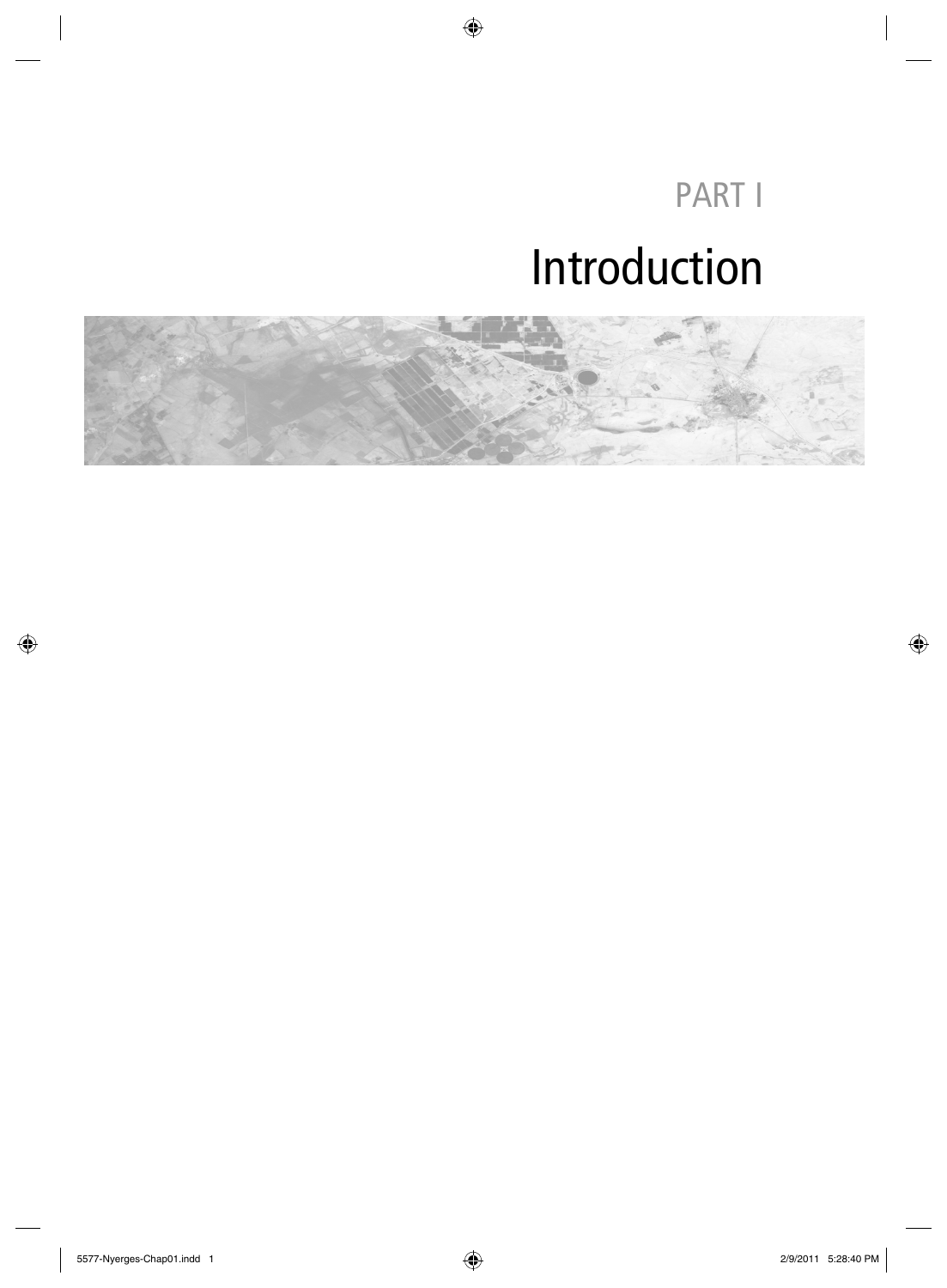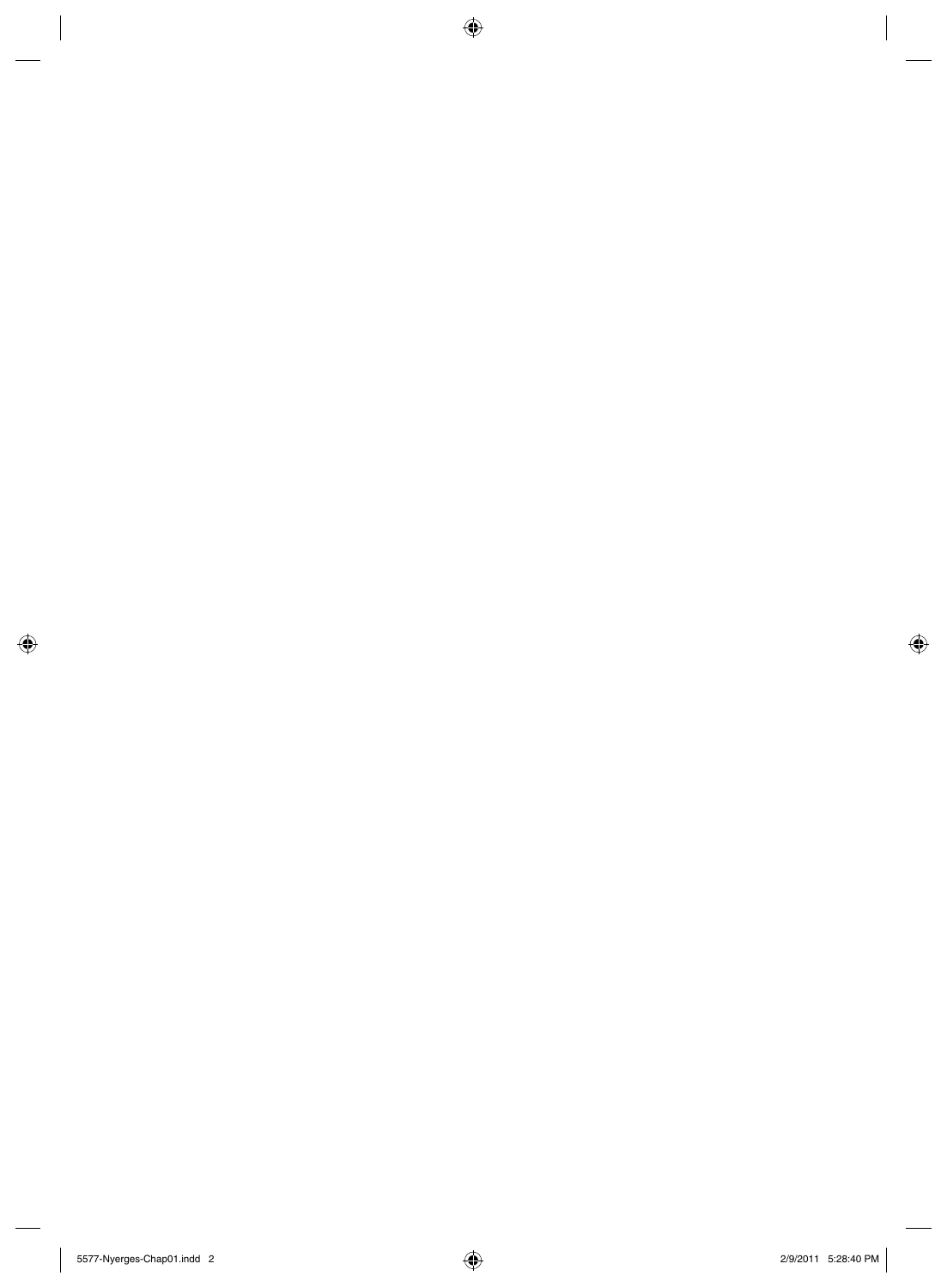

Timothy Nyerges, Robert McMaster and Helen Couclelis

## GIS AND SOCIETY RESEARCH WITHIN THE BROADER CONTEXT

'Society', in the general sense of the term, means 'a community, nation, or broad grouping of people having common traditions, institutions, and collective activities and interests, or more specifically an enduring and cooperating social group whose members have developed organized patterns of relationships through interaction with one another' (*Merriam-Webster Dictionary*, online edition); a heady concept indeed! So what does 'society' have to do with a technology such as geographic information systems (GIS), and what kinds of research linking these two notions does the title of this handbook imply? The 27 chapters in this book address many facets of those questions. Basically, the overarching theme in GIS and society research is how this technology influences, and is influenced by, the various structures, processes, mechanisms and events that characterize today's postindustrial societies. A simpler way of expressing this may be to ask how geographic information technologies affect people and organizations and, conversely, how people and organizations use the technology and by using it, cause it to change. This question is of course part of the broader one concerning the relations between society and information technologies in general. However, geographic information technologies have unique characteristics that suggest a societal problematic of their own. The purpose of this book is to help unpack that problematic from a range of different perspectives that owe as much to the personal societal interests of the chapter authors as to their individual areas of technical expertise. The result is a broad panorama of GIS and society research that is neither complete nor the only one possible, but one that conveys a strong sense of the breadth and depth of the domain in question.

1

⊕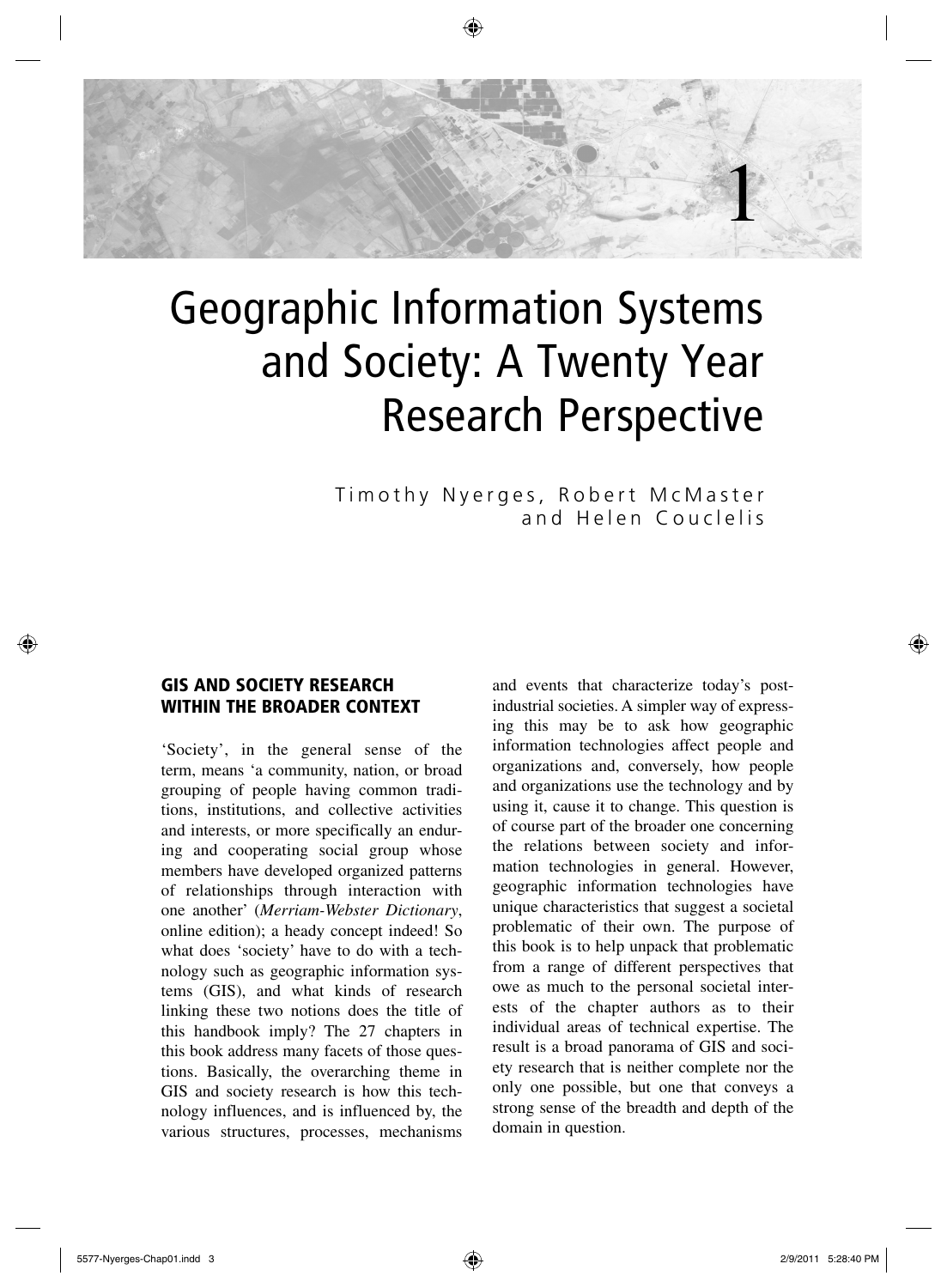None of this was part of the picture some 40 or 50 years ago, when GIS was emerging out of the nascent fields of computer cartography, spatial statistics and analysis, and computer science. GIS research at that time was highly technical, much of it focused on algorithm development and map production. The early operational systems were primitive, with only those individuals in a select geospatial 'priesthood' able to contribute to, and actually work with them. The research community, focused on solving practical problems, had little idea of how these systems would evolve and mature, and little thought was given to the potential connections with society of the simple software packages of the day. Before too long however the impact of that novel kind of software was felt in a host of disciplines from demography to transportation planning to natural resource assessment, and it became increasingly clear that decisions made with the help of that software would have significant and long-lasting effects on many sectors of society. Indeed, by the 1980s and early 1990s GIS was beginning to be widely adopted by governments, businesses, and other kinds of organizations to address a wide variety of complex natural, social, and infrastructure issues. To the extent that society has a stake in these issues it soon became evident that the increasingly powerful software systems designed to help perform sophisticated analyses and to support significant decisions in these areas were having considerable and often unequal effects on different social groups. The field of GIS and society research was born out of this growing realization.

# THE EARLY GIS AND SOCIETY DEBATES

What started as a gentle exchange between geographic information scientists and critical human geographers in the very early 1990s progressed to a full-scale controversy

by the middle of that decade. A deciding moment came in the fall of 1993 when a group of researchers on both sides of the already heated debate came together in Friday Harbor, Washington, in an attempt to find some common intellectual ground for moving forward. From these discussions a robust research program in GIS and society eventually emerged that progressed in several different directions. Conferences and workshops, many sponsored by the National Center for Geographic Information and Analysis (NCGIA), which continued as the Varenius Project in the late 1990s, addressed a variety of GIS and society issues. Notable among these workshops was the NCGIAsponsored Specialist Meeting held in Minnesota in 1996, where the concept of an alternative model for GIS was discussed, one that would not be constrained by the rigid geometrical paradigms of traditional GIS, and would thus be able to accommodate alternative ways of representing space and spatial processes. This was in response to a growing concern that stakeholder groups in society, especially those already marginalized, were being left out of a discourse that increasingly relied on GIS analyses too technical for non-experts to comprehend. There was already evidence that GIS was empowering certain segments of society and privileging certain groups and communities at the expense of others. Participants also espoused the view, by then well established in social theory, that different social groups outside the mainstream may have different conceptions of space and socio-spatial reality. GIS II, as this new model became known, was eventually operationalized as public participation GIS (PPGIS), although some argued that 'community-based GIS' was a better name. Some of the core concepts and debates from these early efforts were published in a special issue of *Cartography and GIS* (CaGIS) in 1995 (Sheppard and Poiker, 1995) and in the edited volume *Ground Truth* (Pickles, 1995). Other notable meetings and publications from that period and beyond are listed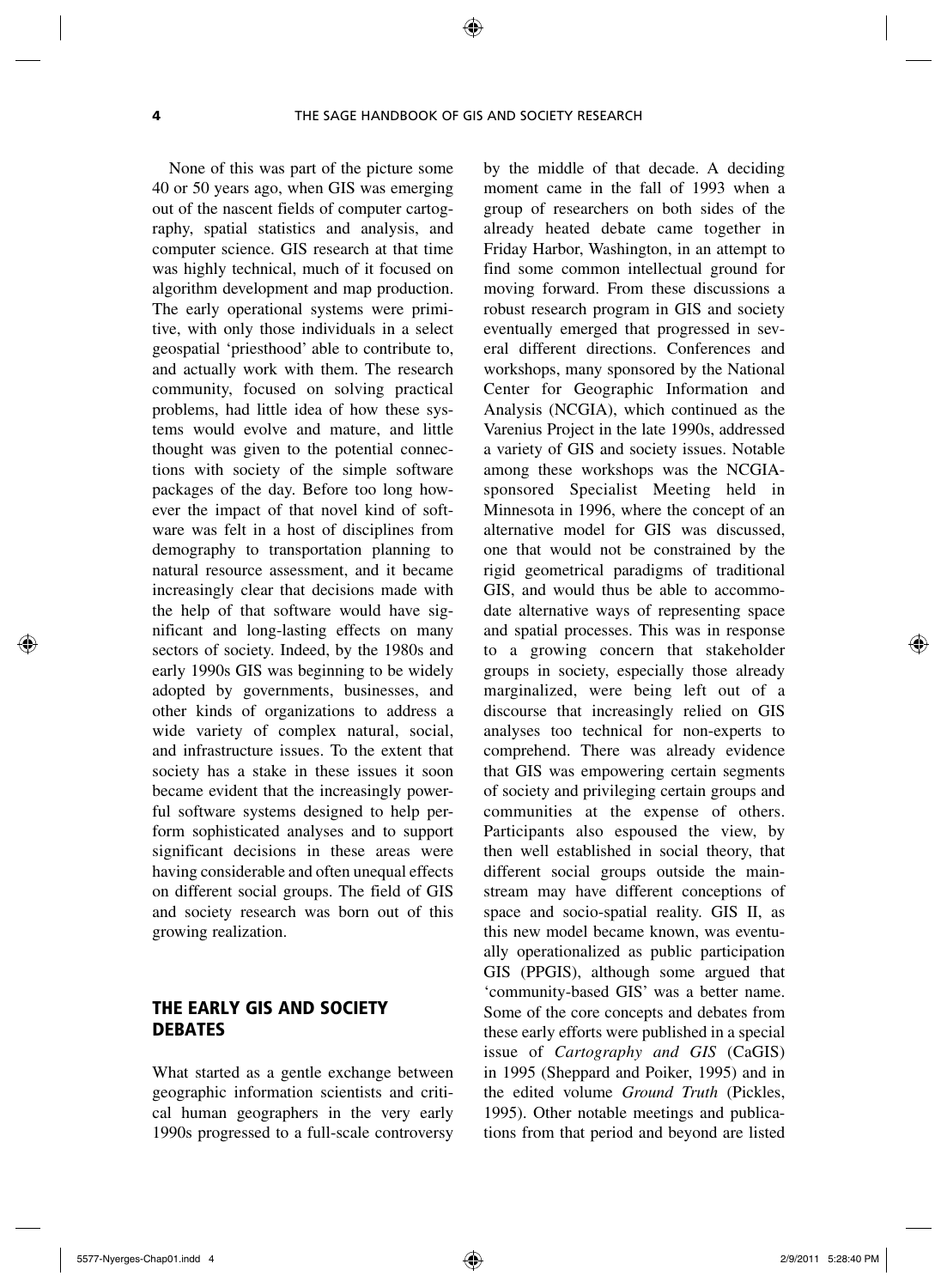in Appendix A (at the end of this chapter). Each of the three editors of this Handbook took part in several of these meetings, sometimes as co-organizer, including the critical Friday Harbor and Minnesota workshops that are credited with initiating and broadening the exploration of GIS and society research.

Thus, initially, much of the motivation for research on the relations between GIS and society came from critics of GIS technology, resulting in a highly polarized view of these relations. On the one hand, GIS enthusiasts saw the technology as a force for good, stressing its role in enhancing scientific knowledge about the geographic world, human as well as natural, and in improving the quality of related decisions. On the other hand, there were those who were highly critical of GIS, seeing it as yet another technology leading to the 'colonization' of everyday lives, a technology with enormous potential to render people more locatable, traceable, objectified, and geo-coded, making them the 'geo-slaves' of a new 'governmentality'. These latter arguments fall within the broader critiques of Western philosophy, of masculinist perspectives in science, and of capitalist and neoliberal political economies, all of which purportedly conspire to demand a more 'visible' social (and sometimes also natural) world. There is no denying that GIS and related technologies provide extensive capabilities for surveillance and for tracking individual data-trails. The fear that 'big brother is watching us' is very real for many people. The thousands of video cameras monitoring automobile and pedestrian traffic in London and in other major cities around the world may be seen as the electronic eyes of sinister police departments, or as lifesaving devices that help catch those who bomb trains.

The debate about the 'good' and 'evil' sides of geographic information technologies continues to this day, though in a much more qualified form. The naivety of sharply polarized thinking begins to unravel quite readily once one begins more fully to research,

deconstruct, and reconstruct the relationships at play. Simplistic perspectives on either side of the debate are being superseded by an understanding that the intents and actions of agents need to be situated within their social and institutional contexts in order for GIS technology development and use to be judged as good or evil. This more mature stance is part of a growing interest in creating an intellectual foundation for approaching the development and use of GIS as being itself a complex societal process.

## GIS AND SOCIETY RESEARCH IN THE 2000S

As the discussions, debates, and engagements evolved and the research literature grew, a broad consensus eventually emerged regarding the relationship between GIS and society. In the meantime, geographic information *science* had emerged as the theoretical framework for geographic information *systems* (Goodchild, 1992), and conditions were ripe for a more systematic approach to GIS and society research. In 2004, a major report entitled *A Research Agenda for Geographic Information Science* (Elmes et al., 2004), written by delegates of the University Consortium for Geographic Information Science (UCGIS – http://www. ucgis.org), proposed that research on GIS and society should consider the following broad questions.

- In what ways have particular logics and visualization techniques, value systems, forms of reasoning, and ways of understanding the world been incorporated into existing GIS techniques, and in what ways do alternative forms of representation remain to be explored and incorporated?
- How has the proliferation and dissemination of databases associated with GIS, as well as differential access to these databases, influenced the ability of different social groups to utilize this information for their own empowerment?
- How can the knowledge, needs, desires, and hopes of non-involved social groups adequately

5577-Nyerges-Chap01.indd 5 577-Nyerges-Chap01.indd 2/9/2011 5:28:40 PM /9/2011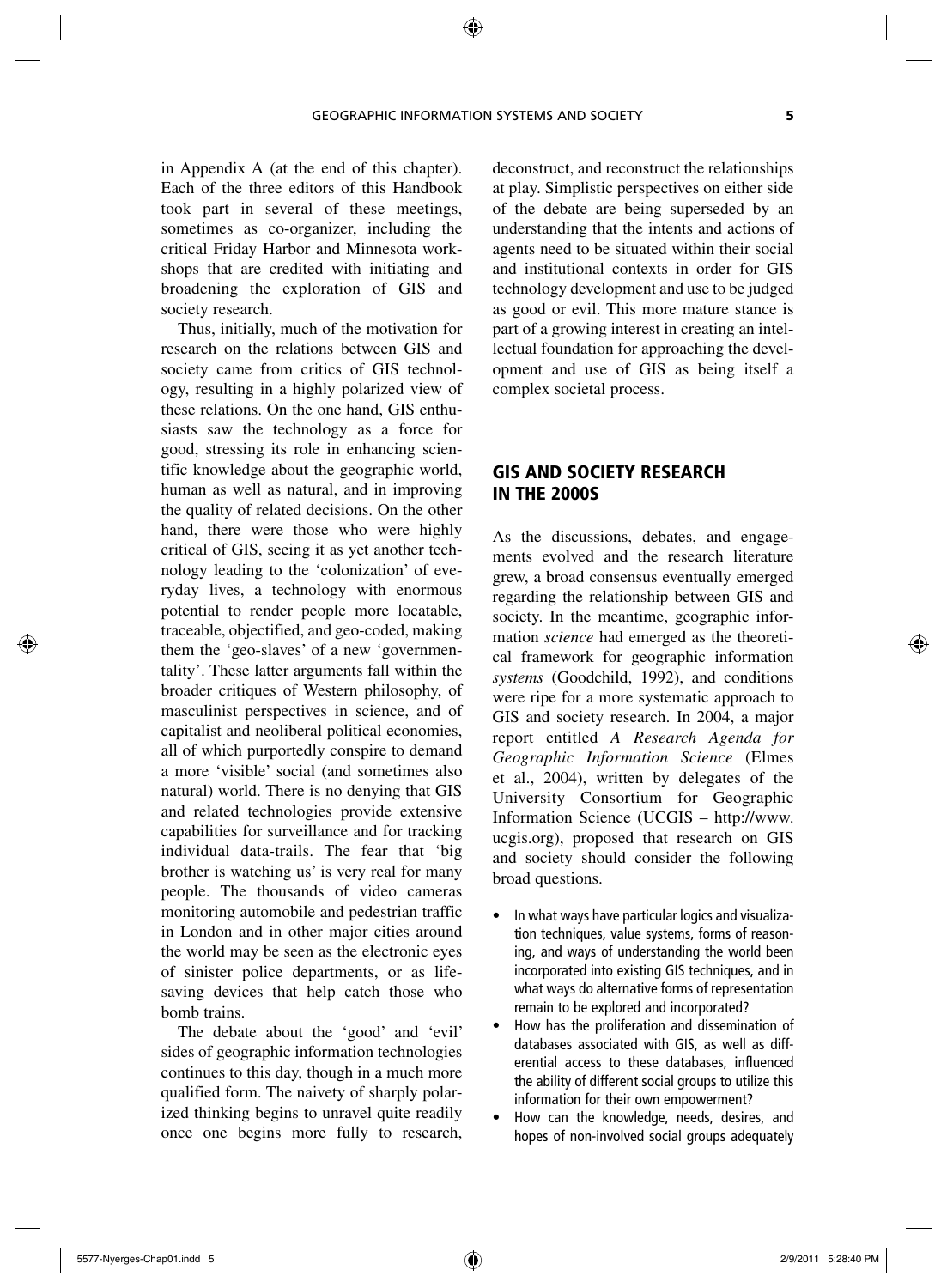be represented in a decision-making process, and what are the possibilities and limitations of GIS technology as a way of encoding and using such representations?

The UCGIS report (Elmes et al., 2004) also proposed a formal classification of the research activity in GIS and society under five different approaches or perspectives, as follows.

# *Approach 1: The critical social theory perspective*

This perspective continues and updates the original critical social theory interest in issues of marginalization and empowerment, access, surveillance, and other issues of social equity. It is concerned, among other things, with the limitations of current GIS representations of populations, locational conflicts, resource distributions, and other essential aspects of social geographies, and with the extent to which these limitations can be overcome by enhancing the capabilities of geographic information technologies. It is also concerned with how the evolution of geographic information technologies reflects both the societal structures and priorities as well as the practices of those who develop and utilize them, and with the more troubling question of whether the use of geographic information systems and other geospatial technologies actually benefits society (McMaster and Harvey, 2010). Another significant theme within the critical social theory perspective is that of data confidentiality. As pointed out in a recent National Research Council (NRC 2007) study on the subject, 'The increased availability of spatial information, the increasing knowledge of how to perform sophisticated scientific analyses using it, and the growth of a body of science that makes use of these data and analyses to study important social, economic, environmental, spatial, and public health problems has led to an increase in the collection and preservation of these data and in the linkage of spatial and

non spatial information about the same research subjects' (2007: vii). This issue is clearly of growing import as the spatial data in question become more accessible and ubiquitous, and the technologies that may be used to extract sensitive information from them becomes more powerful.

# *Approach 2: The institutional perspective*

This perspective is concerned with the implementation of GIS within institutions, and more specifically with the costs and benefits associated with that implementation, the equity of the distribution of these costs and benefits among individuals and social groups, and the ongoing coordination and maintenance of geographic data by institutions. The institutional perspective also focuses on the development of theories, tools, and techniques for determining the impact of GIS on policy decisions, on how interactions between agencies and between citizens and government agencies are affected by the use of GIS, and on the technology's impacts on people's beliefs and actions in regard to the use and management of the land.

## *Approach 3: The legal and ethical perspective*

This perspective is concerned with the institutional processes and pricing mechanisms governing access to spatial data, with the proliferation of proprietary spatial databases, with how these changes are rooted in governmental and legal regulation, with the ethical implications of these changes, and with possible legal remedies to related problems. Some argue that these two topics – legal issues and ethics – should not be coupled as each has a distinct history and relationship to GIS. For instance, in response to the proliferation of spatial databases, in particular those used for land and public records, a special branch of spatial law has developed.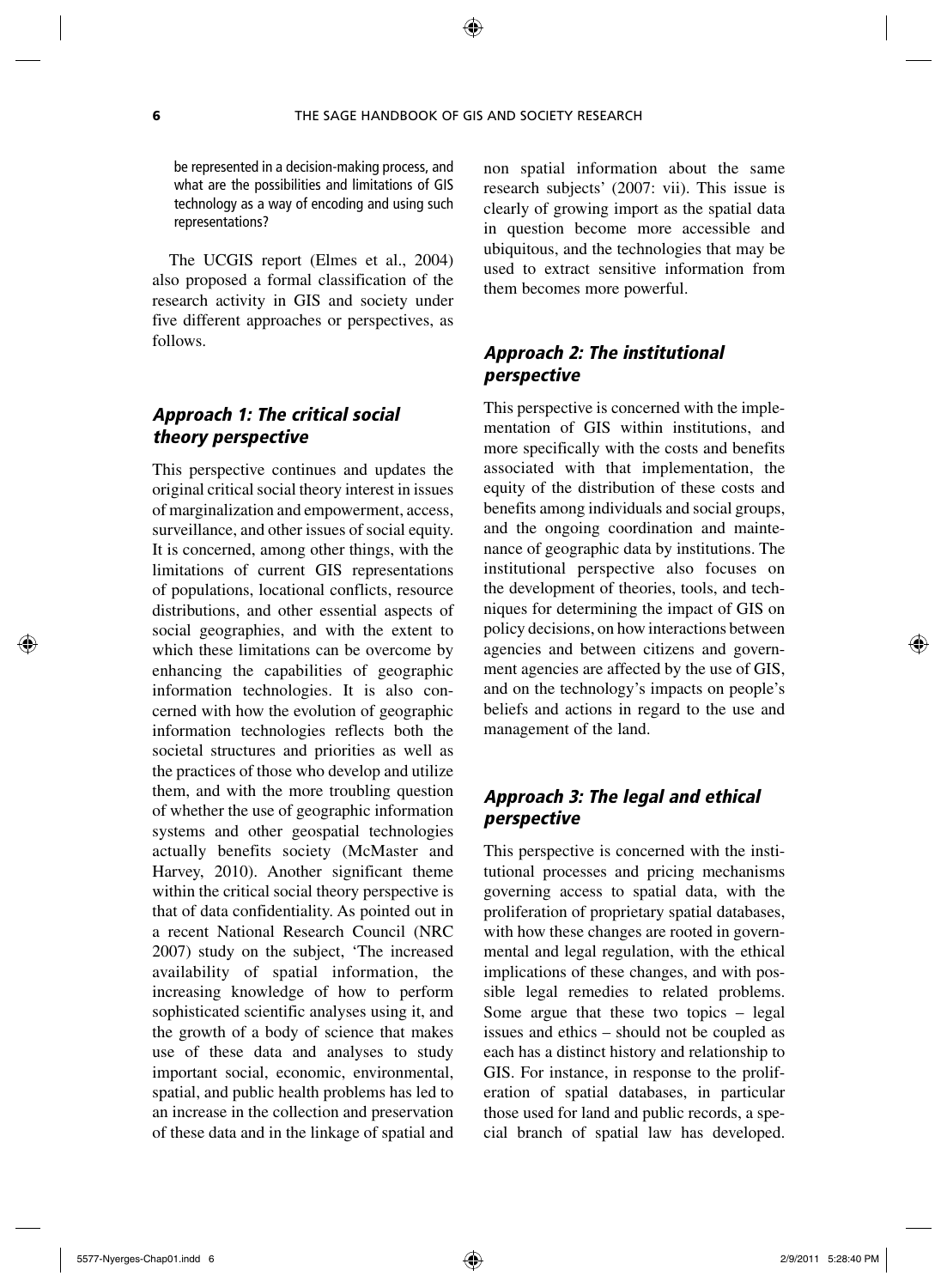A critical question here deals with the ownership and accuracy of these data. Distinct from the legal concerns with spatial data are ethical debates surrounding their acquisition, use, and digital representation. For instance, as the spatial resolution of remote sensing imagery becomes finer, now commonly one meter or less, new ethical issues arise relating to privacy and surveillance. The use of geospatial technologies for tracking people also raises deep ethical questions. The Urban and egional Systems Association (URISA) has now developed a Code of Ethics (http:// www.urisa.org/about/ethics) to help GIS professionals make appropriate and ethical choices. The ethics code consists of four primary categories: obligations to society; obligations to employers and funders; obligations to colleagues and the profession; and obligations to individuals in society.

# *Approach 4: The intellectual history perspective*

This is the fourth approach to understanding GIS and Society research, and it is concerned with tracing the evolution of geographic information technologies, the dynamics through which dominant technologies are selected out of a variety of potential alternatives at critical points in time, the societal, institutional and personal influences governing these selection processes, and the question of whether and why other promising alternative technologies may have been overlooked. Some have argued that much of what makes up geographic information technology today resulted from research and development in the military-industrial complex (McMaster and Harvey, 2010). Others however can point to significant contributions by the private and governmental sectors, noting that the concept of topology as used in spatial databases comes out of the careful work of the United States Census in the 1970s within the context of building digital files of census units. This, and the work of the Harvard Laboratory for Computer Graphics and Spatial Analysis, institutionalized this particular data model (what eventually became the dominant georelational model) over other possibilities.

# *Approach 5: The public participation perspective*

This final perspective identified in the UCGIS report (Elmes et al., 2004) is concerned with how a broader effective use of GIS by the general public and by community and grassroots groups can be attained, with implications for the empowerment of such groups as partners in discourses concerning their interests and rights. McMaster and Harvey (2010) identify a set of core questions that have emerged in public participation research.

- What technologies are most appropriate for community groups? How is the needed technological expertise maintained in communities? How do community groups gain access to the appropriate data?
- What models of access to the technologies are most appropriate?
- What are the methods of localized knowledge acquisition that are most appropriate?
- How may these technologies fundamentally change the political/social structures of community groups?
- What forms, including new forms, of representation are best suited for public participation work?
- How do neighborhood groups deal with issues of scale (e.g., relationships with municipal and state regulations)?

Some of the initial work in PPGIS identified a series of models by which the public could gain access to spatial data and digital maps (Leitner et al., 2000). Each of these models, which included

Community-based (in-house) GIS, University/ Community Partnerships, GIS facilities in universities and public libraries, 'Map Rooms', Internet map servers, and Neighborhood GIS centers, has its own advantages and disadvantages. The one model that has dominated the PPGIS landscape is the Internet map server. Such servers have been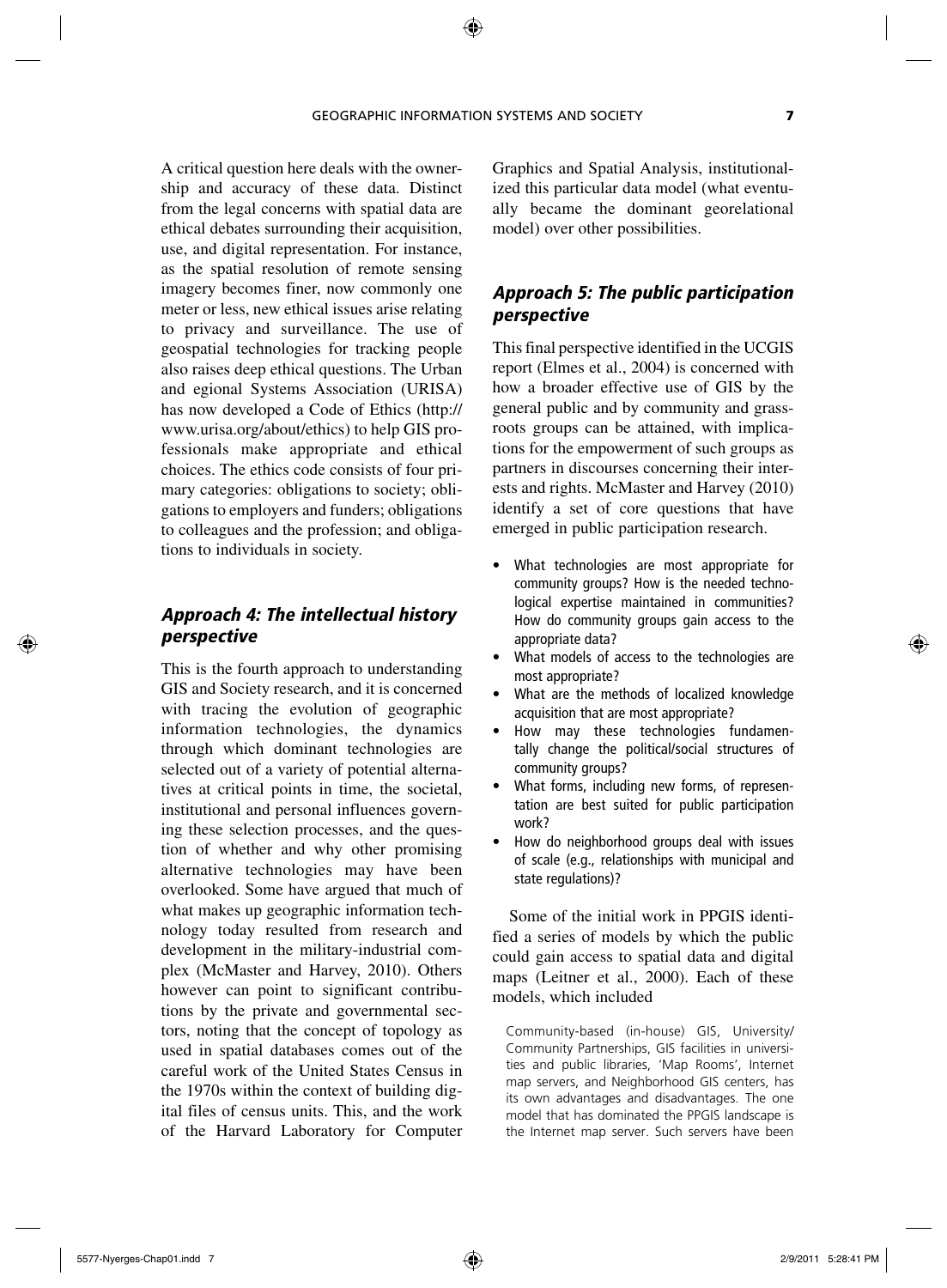developed at many scales, from the local (community-based mapping systems down to the neighborhood level) to the state level (e.g., sites displaying information on the distribution of natural resources), to global-scale sites built on universal resources such as Google Earth. (McMaster and Harvey, 2010)

## ADDITIONAL PERSPECTIVES ON GIS AND SOCIETY

Following the perspectives directly addressing GIS and society connections, views about the nature of the technology itself have evolved over the years, making its socially relevant role part of its definition. In the late 1980s, a group of researchers, software industry experts, and US federal agency personnel developed a definition for GIS as a combination of hardware, software, data, people, procedures, and institutional arrangements for collecting, storing, manipulating, analyzing, and displaying information about spatially distributed phenomena for the purpose of inventory, decision making and/or problem solving within operations, management, and strategic contexts (Dueker and Kjerne, 1989). Three perspectives are represented within that definition, each providing a way to understand the societal dimensions of GIS (Nyerges, 1993). The first perspective views GIS as a system of components that include not just machines and data but also people and institutions. The second perspective addresses the processes involved in the use of the technology, making clear that the purpose of GIS is not mere data handling but the representation of spatially distributed phenomena, which are as often societal as they are natural or combined. The third perspective focuses on the practical applications of GIS in decision making, management, and so on, as used by governments, businesses, research, NGOs and not-for-profit organizations, as well as by community groups. That complex definition thus clarifies 'from the inside out' how GIS connects with society in what it is, what it does, and for what purposes it does it.

As the breadth and depth of societally relevant applications grew over time, many researchers felt that the 'S' in GIS could legitimately be interpreted as 'services' as well as 'systems'. This view became more prevalent in the late 1990s when new developments of hardware and software associated with the expansion of the Internet gave a strong boost to the practical applications of GIS. The new technical possibilities for remote service delivery generated further interest in the potential of the technology to serve societal needs, and many more academic disciplines and segments of society were able to capitalize on the benefits of map use, which had by now become much more accessible to non-experts. As mentioned earlier, around the same time the field of GIS had sufficiently matured as an intellectual endeavor to fully justify another interpretation of the acronym as Geographic Information *Science* (Goodchild, 1992. Not coincidentally, a large part of geographic information science today focuses on the societal dimensions of the technology. These three perspectives on GIS – as systems, as services, and especially as science – are amply illustrated in the research presented in this volume.

Today most research in GIS and Society directly or indirectly touches on all three aspects of GIS as science, systems, and services. While distinct, these three perspectives build on each other: technical system developments affect practice, practice in turn identifies system shortcomings that need to be addressed, and basic research analyzes, anticipates, and provides new conceptual frameworks for approaching issues that emerge in both of these areas. This makes for a very broad umbrella under which computer scientists and mathematicians, social scientist, and geographers of every stripe, cognitive scientists, legal experts, philosophers, and academic activists can all find research themes to suit their interests and skills. It is no wonder that research relating to geographic information technologies is blossoming. By necessity the material in this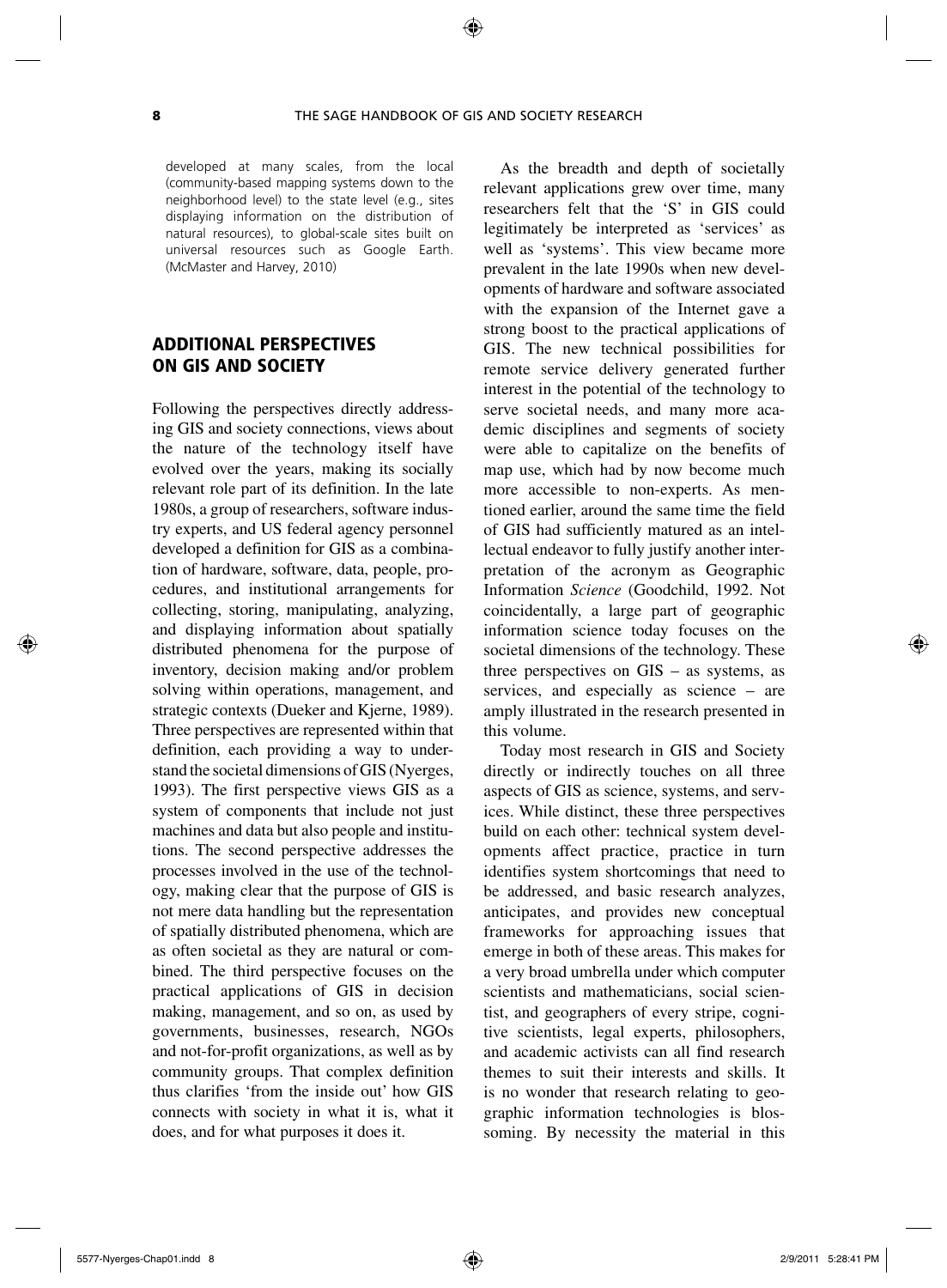Handbook tends to emphasize the conceptual aspects of GIS research over the practical or technical ones, even though empirical research around case studies, or research fostering needed technological advances, may be just as valuable.

## STRUCTURE OF THE HANDBOOK

Based on their first-hand experience of more than 20 years of research in geographic information and society, the Handbook editors identified a tentative list of major themes and potential chapter titles and chose the prospective US and international chapter authors accordingly. Appendix A lists the major meetings and publications that influenced these choices. As the chapters came in we were gratified to see that even though most authors had provided their own titles, the chapters still fell neatly into six broad categories that were very close to the ones we had anticipated. Even more importantly, these themes, and particularly the topics within the themes show considerable continuing research potential. It also appeared that a few topics were no longer considered as important as they had been a few years earlier, while other concerns or interpretations were emerging or becoming more prominent. The Handbook thus represents a snapshot in time, which is as it should be for a field as dynamic as that of GIS and Society research.

The themes that constitute the six sections of the Handbook are as follows:

- 1 Foundations of GIS and Society Research
- 2 GIS and Modern Life
- 3 Alternative Representations in GIS and Society
- 4 GIS in Organizations and Institutions
- 5 GIS in Public Participation and Community Development
- 6 Value, Fairness and Privacy in a GIS Context

Below we provide an overview of these sections and the respective chapters within each, starting with foundational issues in Section 1 and ending in Section 6 with considerations of value, fairness, and privacy as relating to geographic information. This sequence may be seen as a progression from topics that are basic to an understanding of the socio-spatial world to issues that deeply affect individuals and groups as members of society.

# *Section 1: Foundations of GIS and society research*

Four chapters compose this section. We start with Chapter 2, 'Concepts, Principles, Tools, and Challenges in Spatially Integrated Social Science' by Donald Janelle and Michael Goodchild. Researchers in the social sciences beyond geography have been discovering the advantages of considering spatial location in the explanation of social relationships, leading to the notion that space acts as a strong integrative element for the social sciences. Spatially integrated social science deals with the growing understanding of how most of the social sciences connect with geospatial perspectives. Research is underway to explore the changing significance in the information age of key geographical concepts as applied to non-spatial social sciences and as reflected in the evolving character of GIS. Next, in Chapter 3, entitled 'Geographic Ontologies and Society', Marinos Kavouras and Margarita Kokla report on how the development of geographic ontologies has emerged as a fundamental research interest. Ontologies for fundamental spatial concepts can affect our interpretations of the world as seen through the prism of GIS. The linkage of spatial concepts with the technologies for processing, analyzing and displaying georeferenced information is seen as an important objective to enhance social science insight for understanding and solving critical scientific and societal problems. The third chapter in the section, Chapter 4, entitled 'The Social Potential of GIS' is by Stacy Warren. Warren explores how GIS increasingly shapes society and in turn how society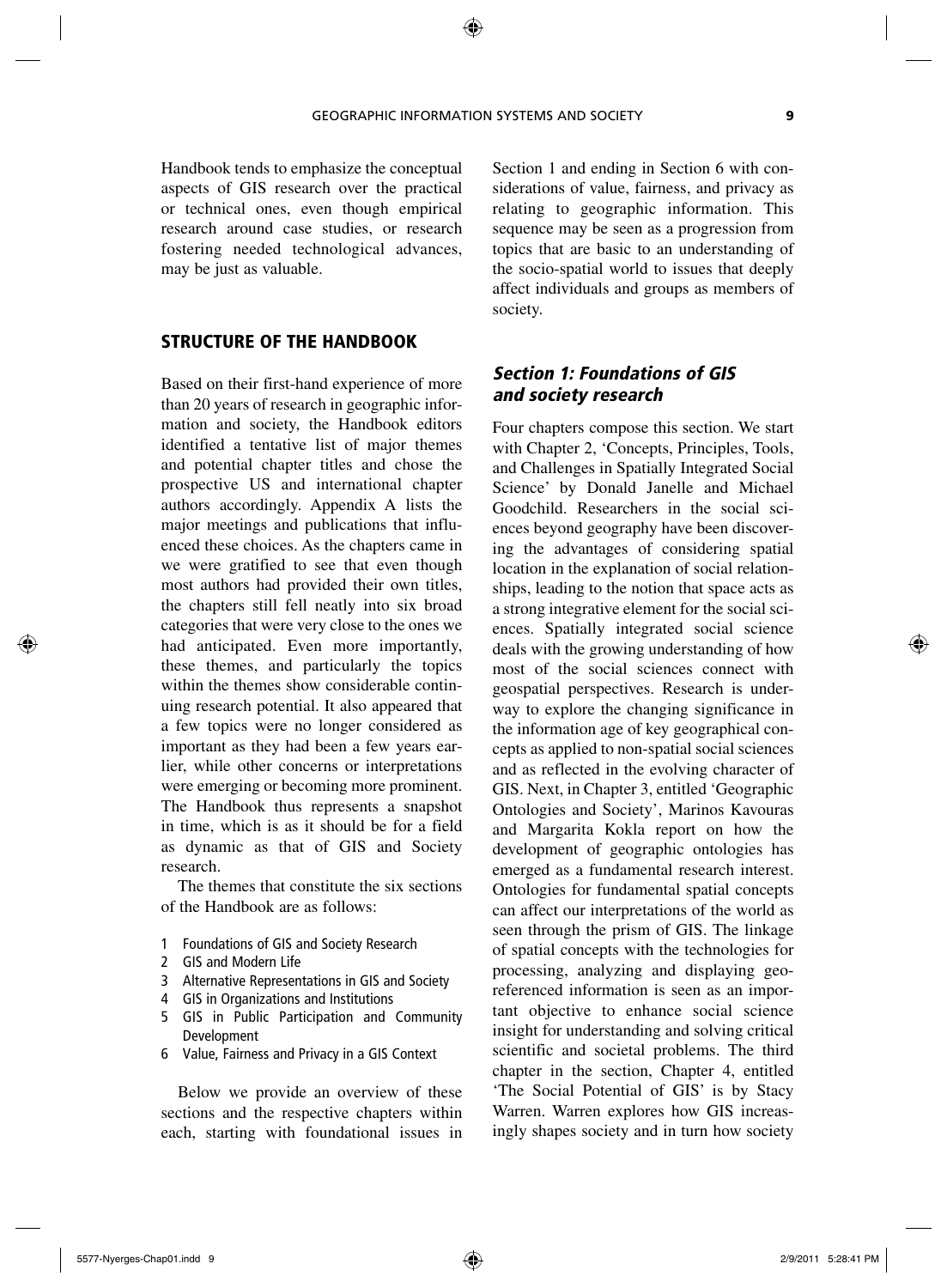shapes what is important in GIS. The meaning of information in a socially constructed world deals with identity of place as relates to power relations of place, and of course the two issues are related. When seen as part of an assemblage grounded in a longer trajectory of participatory technologies constructed and transformed through mass-mediated, globalizing economies, GIS clearly embodies the social potentials and social perils of the contemporary social dialectic. Last in this section is Chapter 5, entitled 'Critical GIS' by Sarah Elwood, Nadine Schuurman, and Matthew Wilson. The chapter situates critical GIS amid the GIS and society tradition, and points to new modes of GIS practice that have emerged under the banner of critical GIS, including participatory, qualitative, and feminist GIS. Chapter 5 also traces the theoretical and epistemological bases of qualitative GIS, and shows how critical GIS scholarship demands an expanded understanding of the ways of knowing and producing knowledge that are possible with GIS. Finally, the chapter considers newly emerging spatial technologies, forms of geographic information, and modes of visualization that expand conventional forms of GIS and spatial data, and identify key questions that must be asked of all phenomena as critical GIS research enters its second decade.

#### *Section 2: GIS and modern life*

Four chapters also compose Section 2*.* The first, Chapter 6, entitled 'Connecting Geospatial Information to Society through Cyberinfrastructure' is by Marc Armstrong, Timothy Nyerges, Shaowen Wang, and Dawn Wright. The Internet and World Wide Web have had a tremendous impact on society over the past 15 years, providing unimagined access to information. More recently, new types of software are being developed that are combined with advanced hardware to create a new type of infrastructure called *cyberinfrastructure,* now one of the most important utilities that people have come to

rely upon in the developed world. A recounting of this recent phenomenon is presented along with some critical perspectives about the social dilemmas we could face as society continues to connect online. The next chapter, Chapter 7, entitled 'Environmental Sustainability: The Role of Geographic Information Science and Spatial Data Infrastructure in the Integration of People and Nature', is by Clodoveu A. Davis, Jr, Frederico T. Fonseca, and Gilberto Camara, and provides an additional perspective on data within the cyberworld. However, this time, the focus is on how to bring the study of people and nature back together through spatial data infrastructures. Perspectives that connect people to nature are critical to understanding the relationships between humans and environmental sustainability. Several research questions are examined addressing the ways in which such integrative perspectives may be developed through access to spatial data infrastructures.Chapter 8, by Nadine Schuurman and Nathaniel Bell, is entitled 'GIScience and Population Health: An Overview'. Population health has always been an important research topic, but in the 21st century it could become one of the most important emerging research areas in GIS. The locational and environmental dimensions of health must be considered together with more traditional approaches dealing with how people can become and stay healthy as well as with the threats to health. The chapter presents a population health model and the primary techniques used to quantify and provide empirical evidence of geographic variations in health. It considers emergent GIS approaches for conceptualizing neighborhood influences on health, and for quantifying such relationships. The last chapter in this section, Chapter 9 entitled 'Cogito Ergo Mobilis Sum: The Impact of Locationbased Services on Our Mobile Lives', is by Martin Raubal. Locational services and associated technologies are now rapidly expanding across the world. Next to providing valuable information on the users' surrounding areas, such technologies support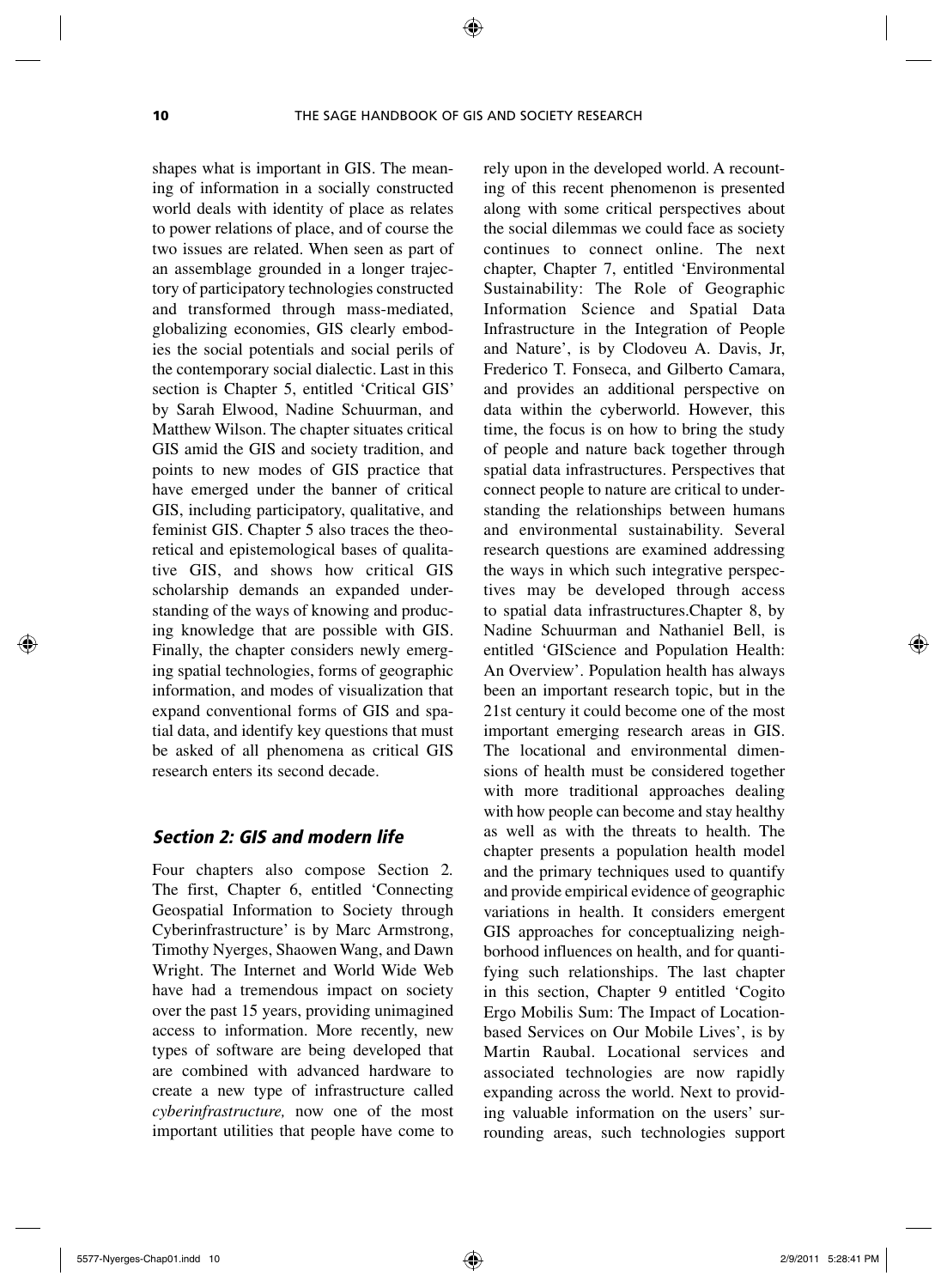the collection of information about the movements of individuals and vehicles and in turn seem to encourage further mobility. Location-based services show considerable potential for growth, but they also raise some difficult societal issues such as the threat to privacy.

# *Section 3: Alternative representations of GIS and society*

Section 3 consists of four chapters exhibiting a high diversity of views as they explore previous research and point to directions forward. The first chapter is Chapter 10, 'Human-scaled Visualizations and Society', written by Dimitris Ballas and Danny Dorling. The authors identify the predominant trends in visualizing social phenomena using area-based cartograms and discuss how it is possible to tackle with this particular visualization method some of the problems associated with traditional cartographic approaches. They show how cartogramscan be used to create maps of the world, with each country re-sized in proportion to some variable of interest (e.g., population, income, or unemployment rates). The chapter also discusses the societal implications of decisions to adopt a particular mapping and visualization method. The next chapter, Chapter 11 entitled 'Indigenous People's Issues and Indigenous Uses of GIS' is by Melinda Laituri. Laituri describes the state of the art in this domain, highlighting the politics of representation as a crucial aspect of the praxis for identifying and discussing how projects are conceptualized and implemented in indigenous communities. Geospatial technologies have been used by indigenous peoples for a variety of purposes including creating land tenure maps, managing natural resources, mapping cultural heritage, and for economic development. The chapter examines the role of online technology and its relationship to the presentation and dissemination of indigenous information. Various websites representing indigenous knowledge explore how science and local culture may be intertwined for resource management and for local expression of empowerment. The third chapter in this section, Chapter 12, is entitled 'Spatial Modeling of Social Networks' and is co-authored by Carter Butts and Ryan Acton. Virtual social networks – on-line systems composed of social entities and the relationships among them – are 'spatialized', that is, given a spatial dimension, to help understand the role of space in the formation and strength of social relations supported on the internet. The authors review the core network terminology and concepts, the special data considerations for spatially embedded networks, and provide an overview of specification and estimation issues pertinent to the spatial modeling of network data. As a case study, Butts and Acton examine communication breakdowns that occurred following hurricane Katrina in 2005 on the US Gulf Coast. Lending a spatial dimension to communications networks fosters deeper understanding of social connections and reveals gaps in information flows. The last chapter in this section, Chapter 13, is 'GIS Designs for Studying Human Activities in a Space-time Context', by Hongbo Yu and Shih-Lung Shaw. Yu and Shaw describe how time geography offers an elegant framework for studying individual activities and their relationships in space-time contexts. Although early studies used time geography mainly as a conceptual framework, more recent developments in GIS demonstrate opportunities for implementing the framework, applying it to various social domains. Overviews of time geography, of major temporal GIS designs, and of GIS models for spatio-temporal activities are also included in the chapter. A space-time GIS design, which uses a 3D (i.e., 2D space + 1D time) GIS environment to simulate the integrated space-time system of time geography, is introduced. That design enables a 3D representation and visualization of space-time paths and prisms, and supports the spatiotemporal analysis of activities. Future research challenges are also discussed in the chapter.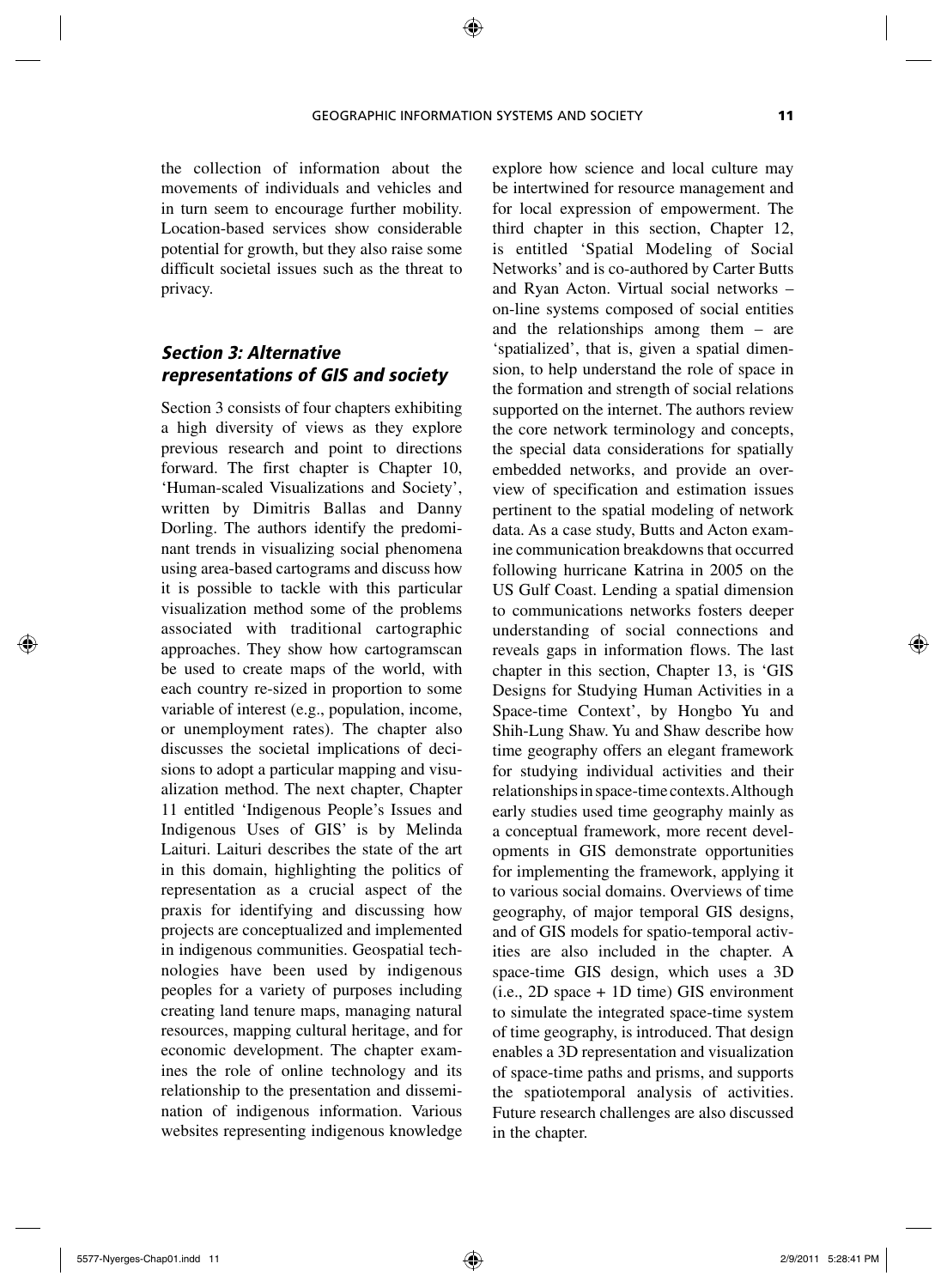# *Section 4: GIS in organizations and institutions*

The fourth section focuses on the role of GIS within organizations and institutions. The first chapter of this section, Chapter 14: 'Emerging Frameworks in the Information Age: the Spatial Data Infrastructure Phenomenon', is by Ian Masser. The chapter reviews developments in spatial data infrastructures and examines some of the broader issues emerging from them. Three significant topics are: the concepts that underlie the spatial data infrastructure (SDI), the methods and organizational structures needed to facilitate SDI implementation, and issues concerning SDI applications at sub-national, national and supranational levels. The chapter also suggests future research directions that emerge from these issues. The second chapter in this section, Chapter 15, is 'Spatial Data Infrastructure for Cadastres: Foundations and Challenges', by Francis Harvey. Data about land ownership – the cadastre data – are among the basic elements of a SDI. Cadastral information is typically of major importance because it connects rights, restrictions, and responsibilities to land parcels and is used for taxation in most countries around the world. It also often provides crucial ancillary information for government and private activities such as for flood abatement districts, soil protection areas, and countless more. By its nature the cadastre serves conflicting interests, which a SDI needs to continue to support through the corresponding re-visioning of the notion of cadastre. This chapter reviews four examples to point out these challenges and the range of strategies for integration with SDI concepts. The third chapter, Chapter 16, is entitled 'GIS-based Computer-supported Collaborative Work Flow Systems in Urban Planning', and is written by Anthony Yeh and Kenneth S.S. Tang. Yeh and Tang describe how GIS-based planning support systems enable information flow within a planning office. They focus on how decisions on development control are made as well as on the collection of public

comments on planning applications and the dissemination of both textual and graphical information to the public at various stages of the planning process. The integration of a workflow system with planning support systems facilitate the tracking of progress at different stages in the decision making process of development control. A case study on the application of a collaborative workflow system integrated with GIS developed by the Hong Kong Planning Department is used to show how an integrated system can be used to enhance development control and public consultation. The final chapter in this section, Chapter 17, is 'GIS and Emergency Management' and is written by Christopher T. Emrich, Susan L. Cutter, and Paul J. Wechsler. This chapter describes applications of GIS for emergency management. Current and future developments in geospatial technology promise to increase the use of geographic data and techniques in disaster response and recovery to save lives, protect property, and reduce the economic impacts of hazards. The chapter has four major sections that parallel the four tenets of the emergency management cycle, identifying and explaining GIS functions and capabilities within each of these four main steps. Future directions are outlined for both research and practice.

## *Section 5: GIS in Public Participation and Community Development*

The fifth section begins with Piotr Jankowski's 'Designing Participatory Geographic Information Systems', (Chapter 18). Jankowski describes the conceptual bases for system design that derive from the notion of communicative rationality exemplified by a deliberative-analytic model of public participation. A framework called Enhanced Adaptive Structuration Theory helps with systematically considering the characteristics of anticipated participants, the process flow, and the interaction between technology and people. The chapter discusses fundamental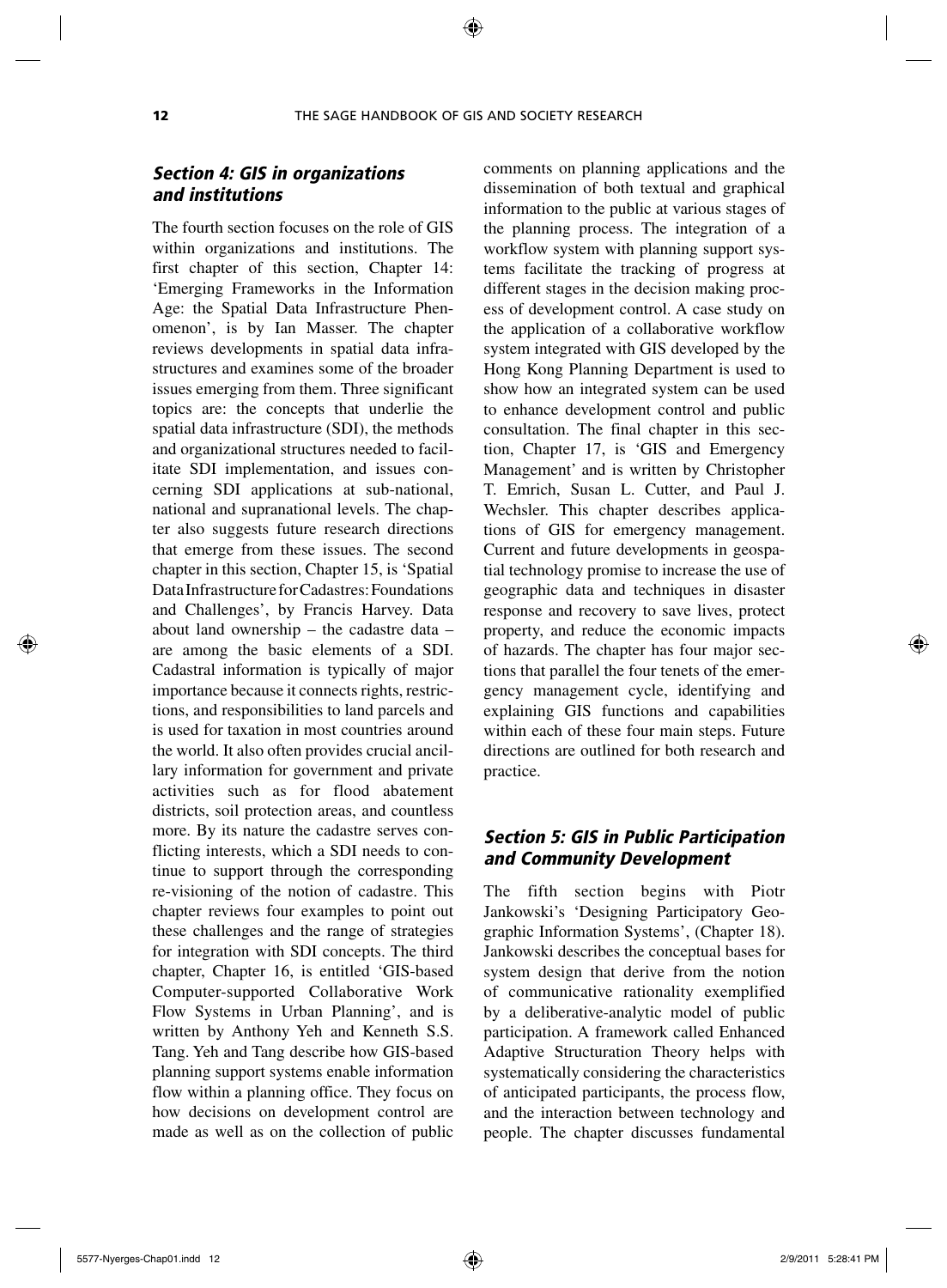Public Participation GIS (PPGIS) design considerations including participant information needs and the relationship between group size, participation setting, and information technologies. The chapter closes with pointing out opportunities and challenges for future PPGIS designs leveraging the widespread public familiarity with digital globes and the novel phenomenon of volunteered geographic information (VGI). The second chapter, Chapter 19, is 'Online Public Participation GIS for Spatial Planning', by Richard Kingston. Based on past research the chapter highlights where online PPGIS works best, drawing out the key strengths, weaknesses, opportunities, and challenges that the approach offers. The chapter proceeds to discuss issues in relation to e-government and the dilemma around the notions of the active citizen and the consumer citizen. It suggests that PPGIS is one possible approach that helps to unpack the theories and assumptions about e-government into a practical solution that allows active citizens to contribute and participate in spatial decision making in their locality of interest while also fulfilling the transparency and efficiency requirements of good decision making. The third chapter is entitled 'Participatory Approaches in GIS and Society Research: Foundations, Practices, and Future Directions', Chapter 20, and is written by Sarah Elwood. Elwood frames participatory approaches in GIS and society research as encompassing substantive and methodological engagements with the related perspectives of participation in grassroots GIS research, participatory in action research that incorporates GIS, in group decision and collaborative GIS research. The chapter explores the range of ways in which GIS and society research has engaged theories and practices of participation, in these realms. It situates the epistemological and political roots of participation in GIS and society research within feminist critiques of science and pragmatist philosophies of knowledge. It reviews the range of ways in which GIS and society researchers have studied and practiced participation, reflecting on the key contributions and limitations of these different approaches. Finally, it considers future questions for GIS and society research in this arena, with a particular focus on emerging spatial technologies that are transforming the possibilities and challenges of facilitating collaboration in the creation and sharing of spatial knowledge. The fourth chapter, Chapter 21, is 'PPGIS Implementation and the Transformation of US Planning Practice', by Laxmi Ramasubramanian. The chapter reflects on the changing nature of planning practice in the USA, arguing that the use of geospatial technologies can help make day-to-day planning practice more efficient, inclusive, transparent and accountable only when coupled with credible participatory processes. Ramasubramanian describes the synergistic relationship between successful technology adoption and use by community groups, and changes in conventional planning practices in the USA. Ramasubramanian presents preliminary evidence that PPGIS developments have encouraged both citizen and official planners to use consensus-building approaches and pragmatic problem solving strategies. The last chapter in the section, Chapter 22 entitled 'Politics and Power in Participation and GIS Use for Community Decision Making', is by Rina Ghose. This chapter describes how spatial knowledge produced through bottom-up PPGIS can greatly assist community organizations to navigate the complexities of collaborative governance. The chapter draws upon the literature on urban geography, planning, and PPGIS, and the author's decadelong investigation of PPGIS activities in inner-city Milwaukee. Ghose explores how internal organizational factors shape the abilities of community organizations, leading to some being more successful than others in affirming their rights and obtaining resources in order to transform 'spaces of despair' into 'spaces of hope'. The chapter examines the critical role of actors and networks that shapes the PPGIS process and discusses the internal characteristics of community organizations that significantly affect their abilities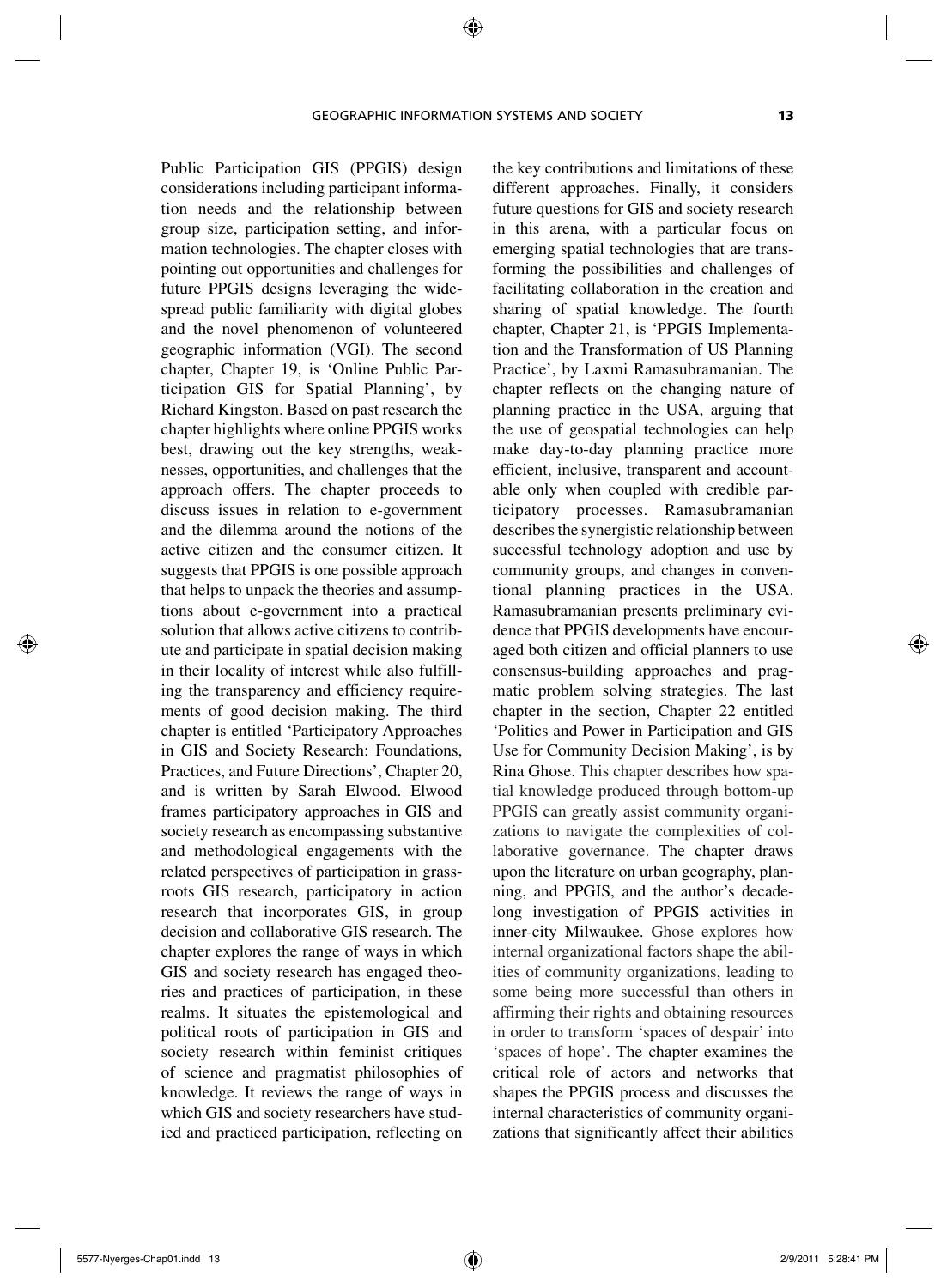to undertake PPGIS activities to negotiate better conditions for themselves.

# *Section 6: Value, fairness, and privacy in a GIS context*

In the sixth and last themed section, several chapters focus on research concerning issues of Value, Fairness, and Privacy relating to GIS use. The first chapter in this section is Chapter 23 'Geographic Information Value Assessment' and is written by Roger Longhorn. As SDI initiatives are emerging and being implemented around the world, funding agencies need to understand the value that related expenditures bring to their governments, societies, and economies. Geographic information is at the heart of all SDIs, yet quantifying the value of geographic information is problematic. The chapter explores several viewpoints, including what is meant by the term 'geographic information', how to determine its value, how to put a value on data tied to concrete locations, issues of value chains, and what further research may be needed in this area. The second chapter, Chapter 24 entitled 'Geovisualization of Spatial Equity', is written by Emily Talen. Traditionally, spatial equity has fundamentally been about access to people, services, and resources. The visualization of varying patterns of physical access currently helps characterize the degree of spatial equity, but an emerging information-age view sees spatial equity as being redefined in terms of the transactions that may take place in virtual as well as in physical space. When spatial equity is more widely defined as the equitably distributed ability to access either physically or virtually particular goods, services, or facilities, then, Talen argues, the visualization of spatial equity opens up a wider range of conceptual and methodological issues. The third chapter, Chapter 25, is 'Natural Resource Conflicts, their Management and GIS Applications', by Peter Kyem. The chapter explores how applications of a data-driven technology such as GIS can influence decisions that stakeholders make to resolve or prolong a conflict. The chapter presents an overview of the role that GIS plays in the management of resource conflicts, starting with a discussion of their causes and consequences. That is followed by a review of theories on conflict and GIS applications. GIS-based decision support techniques for managing conflicts are then reviewed. The technology's contribution to the decision making process is explained. The chapter concludes with an assessment of the role of GIS in conflict management. The fourth and last chapter of this section, Chapter 26, is entitled 'Legal and Ethical Issues of Using Geospatial Technologies in Society' and is written by Daniel Sui. Society has greatly benefited from the diverse applications of geospatial technology, but the latter has also raised a host of legal and ethical issues at individual, institutional, and international levels. The chapter provides an overview of the legal and ethical issues associated with GIS in connection with privacy, intellectual property, and national sovereignty. Legislative, ethical, and technical approaches to tackling these issues are also treated. To move beyond these challenges, a broader discussion must take palce among geographic information scientists, geographers, and legal scholars who are interested in the ethical and legal issues arising in the age of ubiquitous computing.

Finally, the last chapter of the Handbook is entitled 'GIS and Society Research: Reflections and Emerging Themes' and is written by the editors Helen Couclelis, Timothy Nyerges, and Robert McMaster. In the last chapter the editors reflect on the major issues, debates, and trends in geographic information and society research as presented in the Handbook. They also briefly touch on a few emerging information-age developments, in particular neogeography and volunteer geographies, both of which involve non-experts contributing and using online geographic information, motivated by their own interests and needs. The chapter closes with the identification of five cross-cutting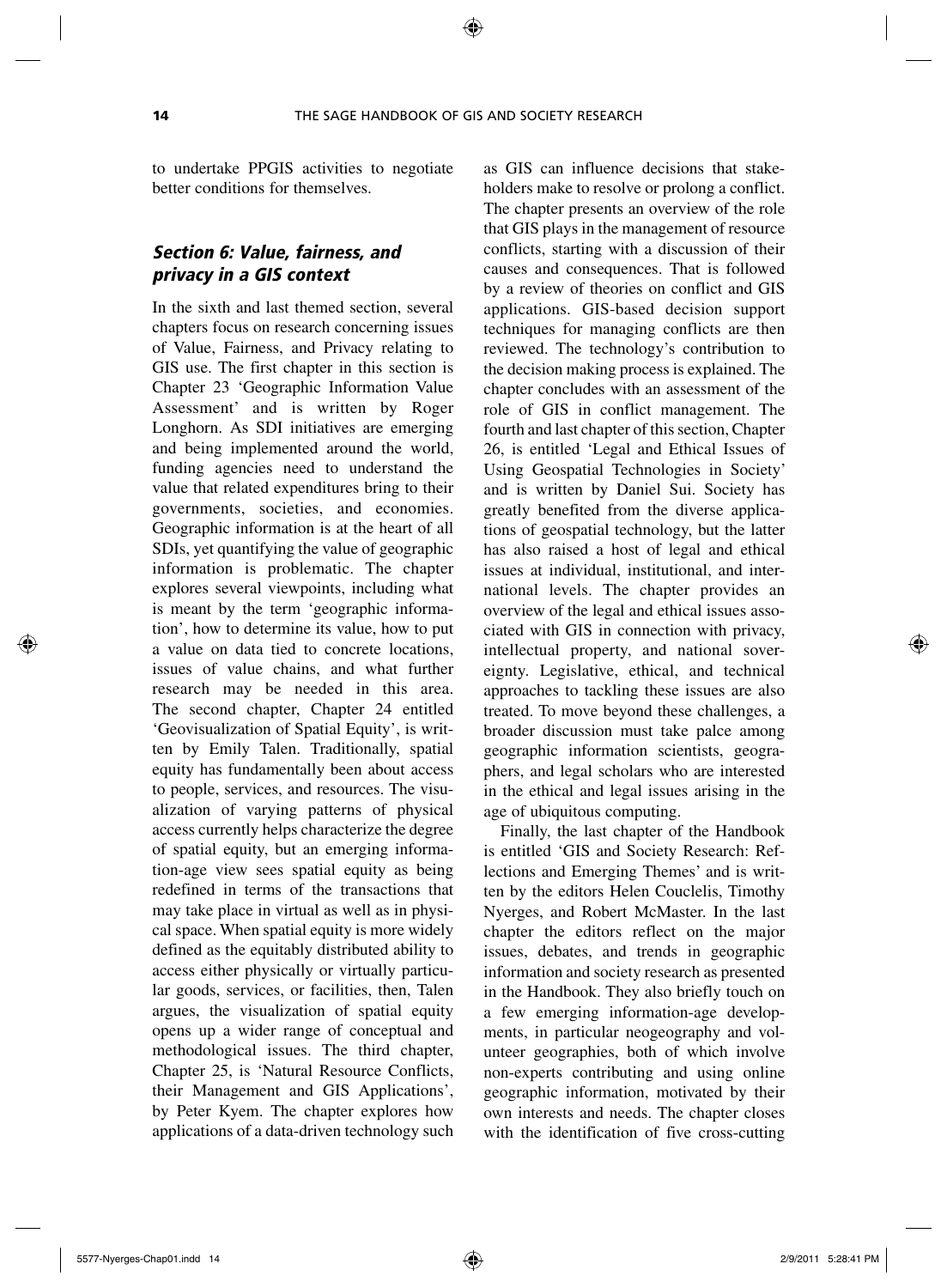themes which may well be part of tomorrow's major trends in research about GIS and society.

#### **REFERENCES**

- Craig, W., Harris, T. and Weiner, D. (eds) (1998) *Empowerment, Marginalization and Public Participation GIS.* http://www.ncgia.ucsb.edu/varenius/ppgis/ncgia.html (accessed 15 July 2009).
- Craig, W., Harris, T. and Weiner, D. (eds) (2002) *Community Participation and Geographic Information Systems.* London: Taylor & Francis.
- Dueker, K., and D. Kjerne, (1989) *Multipurpose Cadastre: Terms and Definitions.* Falls Church, VA: American Society for Photogrammetry and Remote Sensing and American Congress on Surveying and Mapping (ASPRS-ACSM).
- Elmes Gregory, Epstein Earl, Shepard Eric and Tulloch David (2004) GIS and society: interrelation, integration, and trasnformation'. In McMaster R and Usery L. (eds.) *A Research Agenda for Geographic Information Science*. Boca Raton, Florida: CRC Press. pp 287–312.
- Goodchild, M. (1992) 'Geographical Information Science' *International Journal of Geographical Information System*s, 6(1): 31–45.
- Goodchild, M. and Janelle, D. (eds) (2004) *Spatially Integrated Social Science.* Oxford: Oxford University Press.
- Harris, T. and Weiner, D. (eds) (1996) *GIS and Society: The Social Implications of How People, Space and Environment Are Represented in GIS*, Specialist Meeting 19. http://www.ncgia.ucsb.edu/Publications/ Tech\_Reports/96/96–7.PDF.
- Janelle, D. and Hodge, D. (eds) (1998) *Varenius Workshop Geographies of the Information Society*. http://www.ncgia.ucsb.edu/conf/InfoSoc/.
- Janelle, D. and Hodge, D. (eds) (2000) *Information, Place and Cyberspace.* Berlin: Springer.
- Leitner, H., Elwood, S., Sheppard, E., McMaster, S., McMaster, R., (2000) 'Modes of GIS provision and their appropriateness for neighborhood organizations – examples from Minneapolis and St. Paul,

MN', *Journal of the Urban and Regional Information Systems Association*, 12(4): 45–58.

- McMaster, Robert B. and Harvey, F. (2010) 'Geographic information science and society'. In Bossler, J. D., Campbell, J. B., McMaster, R. B. (eds), *A Manual of Geospatial Technology*, 2nd edn. London: Taylor and Francis.
- McMaster, R. B. and Usery, E.L. (2005) *A Research Agenda for Geographic Information Science*. Taylor & Francis.
- Nyerges, T. (1993) Understanding the Scope of GIS: Its Relationship to Environmental Modeling. In *Environmental Modeling with Geographic Information Systems*, ed. M. Goodchild, L. Steyaert, and B. Parks, London: Oxford University Press, pp. 75–93.
- National Research Council (2007) *Putting People on the Map: Protecting Confidentiality with Linked Social-Spatial Data*, Washington D.C.: National Academcy Press.
- Nyerges, T. (2009) 'GIS and Society'. In R. Kitchin and N. Thrift (eds), *Encyclopedia of Human Geography*. Amsterdam: Elsevier Press, pp. 506–512.
- Obermeyer, N.J. (1998) 'The Evolution of public participation GIS', *Cartography and Geographic Information Systems*, 25(2): 65–6.
- Pickles, J. (eds) (1995) *Ground Truth: The Social Implications for Geographic Information Systems*, New York: Guilford Press.
- Schroeder, P. (1996) *Report on Public Participation GIS Workshop*. http://www.geo.wvu.edu/i19/report/ public.html.
- Schuurman, N. and Kwan, M-P. (2004) 'Guest editorial: taking a walk on the social side of GIS', *Cartographica*, 39(1): 1.
- Sheppard, E. and Poiker, T. (eds) (1995) 'Special issue: GIS and society', *Cartography and Geographic Information Systems*, 22(1): entire issue.
- Sheppard, E., Couclelis, H., Graham, S., Harrington, J.W. and Onsrud, H. (1999) 'Geographies of the information society', *International Journal of Geographical Information Science*, 13(8): 797–823.
- URISA (2003) 'Access and participatory approaches in using geographic information', *URISA Journal*, 15(1): entire issue.
- URISA (2005) *PPGIS Conference topics 2005*. http:// www.urisa.org/conferences/publicparticipation (accessed 15 July 2009).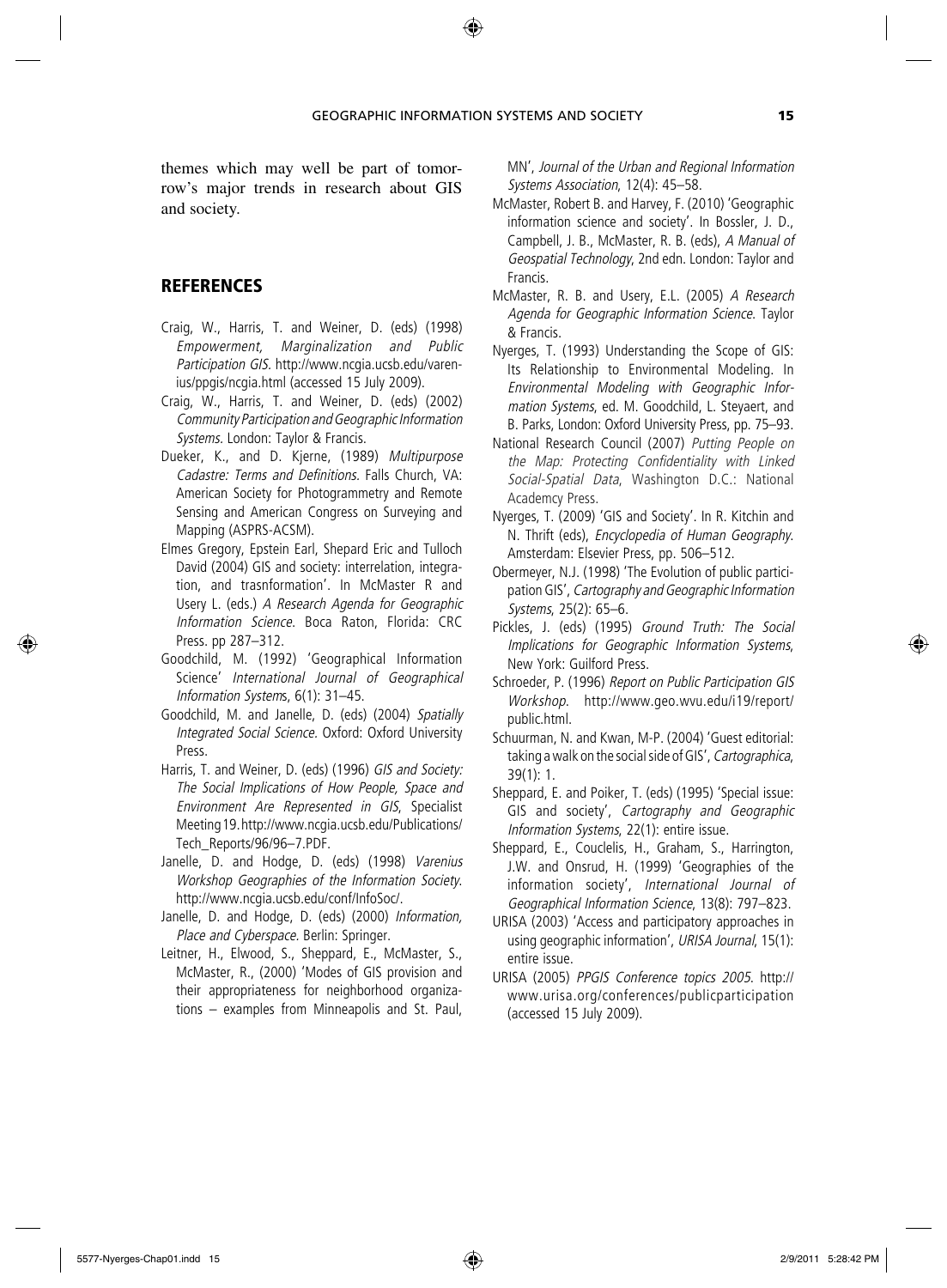## APPENDIX A: LANDMARKS **MEETINGS**

*Varenius workshop: GIS and society (Harris and Weiner, 1996) http://www.ncgia.ucsb.edu/ Publications/Tech\_Reports/96/ 96–7.pdf*

- Limits of representation in GIS
- Societal impacts from GIS use
- Societal influences on GIS development/use
- Critical history of GIS
- **Ethics in GIS**
- Privacy and GIS
- Alternative GIS or GIS2
- Use of GIS in debates about global change
- Gender and GIS

# *Varenius workshop: public participation GIS (Schroeder, 1996) http://www.geo.wvu.edu/i19/report/ public.html*

- Urban data sources and uses
- Dimensions of conflict and dispute resolution
- Current technological possibilities
- Future technological possibilities GIS2
- Collaborative work
- Public process

⊕

# *Varenius workshop: empowerment, marginalization, and PPGIS (Craig et al., 1998) http://www.ncgia.ucsb. edu/varenius/ppgis/ncgia.html*

- 'Successful' implementations of a public participatory GIS
- Changes in local politics and power relationships resulting from the use of GIS in spatial decision making
- What community groups need in the way of information and the role GIS plays or could play in meeting this need
- Current attempts to use GIS to 'empower' communities for spatial decision making
- The impacts on communities of differential access to hardware, software, data, and expertise in GIS production and use
- The educational, social, political, and economic reasons for lack of access and exemplary ways communities have overcome these barriers
- The implications of map-based representations of information for community groups
- The nature of GIS knowledge distortion from 'grassroots' perspectives
- The value of sophisticated analyses for understanding key issues as opposed to the negative impact of such analyses in confusing and marginalizing individuals and groups
- Implications of conflicting knowledge and multiple realities for spatial decision making
- The ways in which socially differentiated communities and their local knowledge are or might be represented within GIS
- GIS as local surveillance
- Identify which public data policies have positive influences on small neighborhood businesses and which are negative
- Develop prospective models (economic, organizational, legal, and technological) that might result in increased and more equitable opportunities among the diverse segments of society in accessing geographic information and tools
- Collaborative decision-making involving the public

# *Varenius workshop Geographies of the Information Society (Janelle and Hodge, 1998) http://www.ncgia. ucsb.edu/conf/InfoSoc/*

- Institutions and GIS: emerging frameworks in the information age
- Moving beyond the map as metaphor: representation and multiple realities
- Modeling and simulating geographies in a digital world
- Access to spatial data in networked environments
- Accessibility in a wired world
- Emergent social forms
- Social/geographic implications of information technologies
- Virtual geographies

## *Public participation GIS special issue of Cartography and GIS (Obermeyer, 1998)*

• The evolution of public participation GIS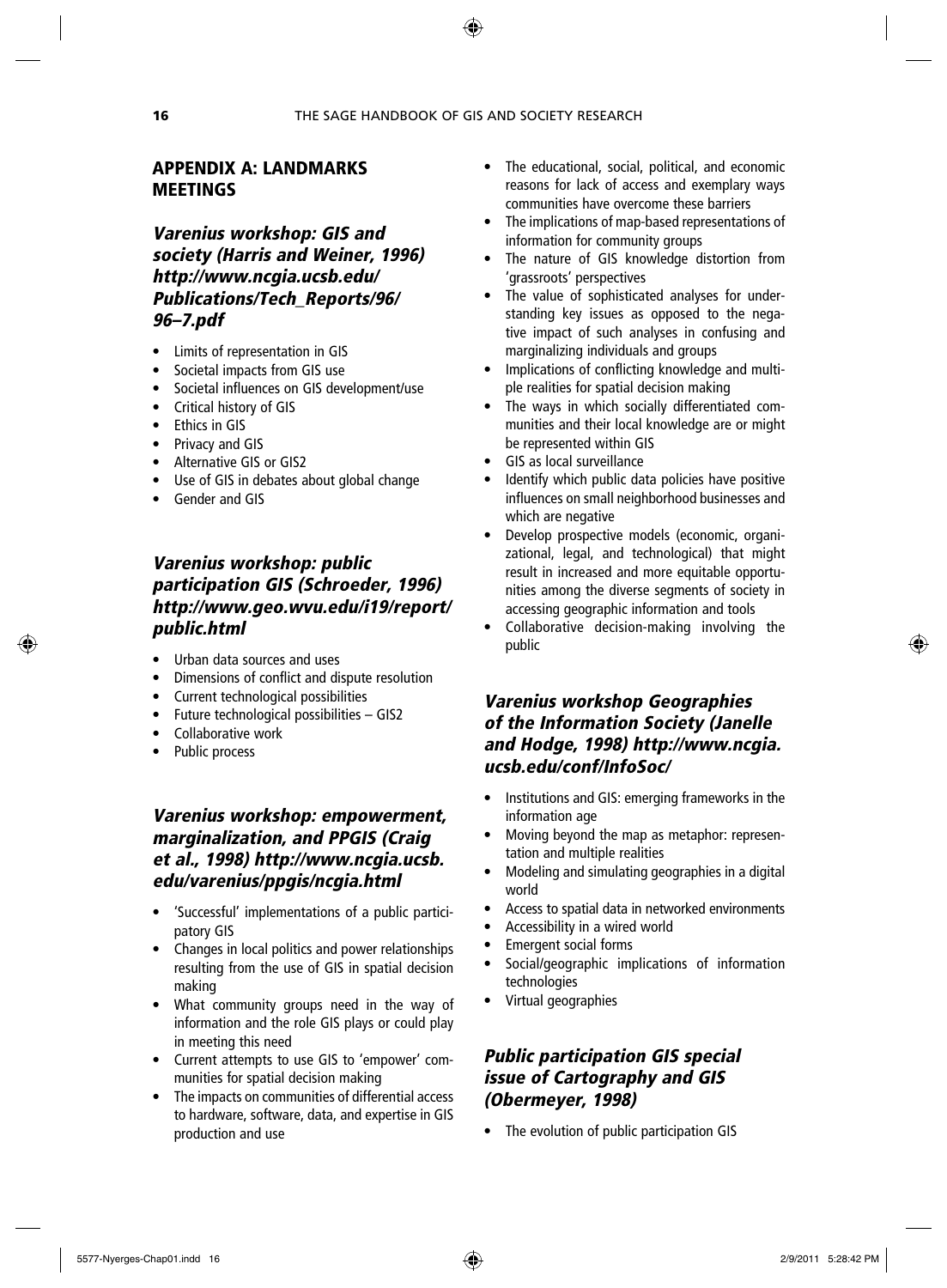- Empowerment, marginalization, and community integrated GIS
- GIS and community-based planning: exploring the diversity of neighborhood perspectives and needs
- Multimedia GIS for planning support and public discourse
- How and why community groups use maps and geographic information
- GPS public participation GIS barriers to implementation
- Information technologies, advocay, and development: resistence and backlash to industrial shrimp farming

# *Varenius IJGIS summary and prospective article (Sheppard et al., 1999)*

- Theoretical (and methodological) perspectives on the societal implications of geographical information technologies
- The changing significance of key geographical concepts in the information age
- Societal aspects of the practical application of geographical information technologies
- Place and identity in an age of technologically regulated movement
- Measuring and representing accessibility in the information age (Information, Place, Cyberspace workshop)
- Empowerment, marginalization, and public participation GIS (PPGIS workshop)

## *Information, Place, and Cyberspace (Janelle and Hodge, 2000)*

Contents:

1 Information, place, cyberspace, and accessibility/ Donald G. Janelle and David C. Hodge

## *1 Conceptualization and measurement*

- 2 Conceptualizing and measuring accessibility within physical and virtual spaces/Helen Couclelis and Arthur Getis
- 3 Evaluating intra-metropolitan accessibility in the information age: operational issues, objectives, and implementation/Lauren M. Scott
- 4 Transportation, telecommunications, and the changing geography of opportunity/Qing Shen
- 5 Space, time and sequencing: substitution at the physical/virtual interface/Pip Forer and Otto Huisman
- 6 The fuzzy logic of accessibility/Eric J. Heikkila
- 7 The E-merging geography of the information society: from accessibility to adaptability/Daniel Z. Sui

#### 2 Visualization and representation

- 8 Representing and visualizing physical, virtual, and hybrid information spaces/Michael Batty and Harvey J. Miller
- 9 Who's up? Global interpersonal temporal accessibility/Andrew Harvey and Paul A. Macnab
- 10 The role of the real city in cyberspace: understanding regional variations in Internet accessibility/Mitchell L. Moss and Anthony M. Townsend
- 11 Accessibility to information within the Internet: how can it be measured and mapped?/Martin Dodge
- 12 Towards spatial interaction models of information flows/Shane Murnion
- 13 Application of a CAD-based accessibility model/ Paul C. Adams
- 14 Human extensibility and individual hybridaccessibility in space-time: a multi-scale representation using GIS/Mei-Po Kwan

#### 3 Societal issues

- 15 Accessibility and societal issues in the information age/Mark I. Wilson
- 16 Reconceptualizing accessibility/Susan Hanson
- 17 Revisiting the concept of accessibility: some comments and research questions/Sylvie Occelli
- 18 Legal access to geographic information: measuring losses or developing responses?/Harlan J. Onsrud
- 19 Qualitative GIS: to mediate, not dominate/Robert Mugerauer

## 4 Conclusion

20 From sustainable transportation to sustainable accessibility: can we avoid a new Tragedy of the commons?/Helen Couclelis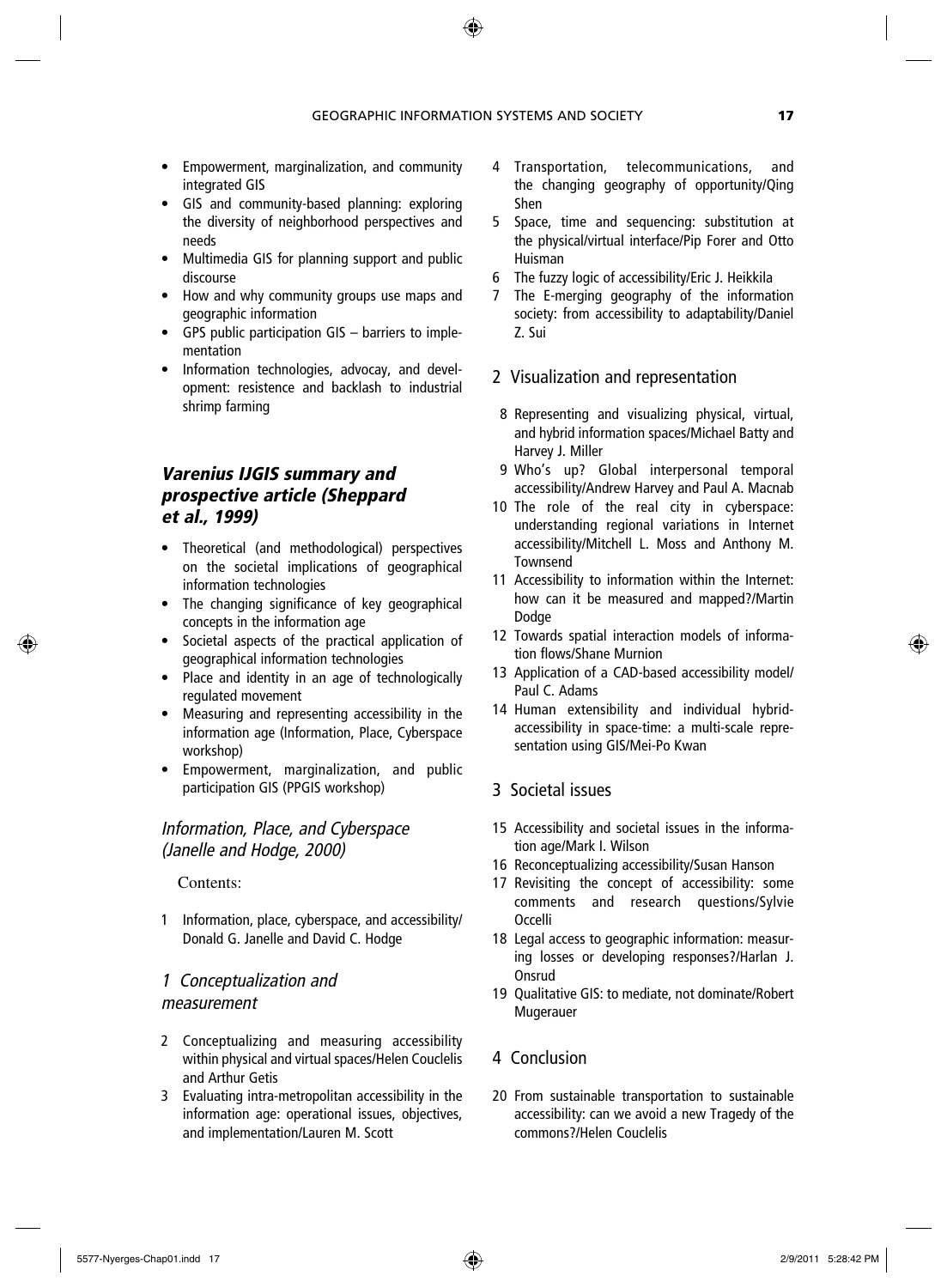# *Community Participation and Geographic Information Systems (Craig et al., 2002)*

## *Part 1 Introduction*

- 1 Community participation and geographic information systems/D. Weiner, T. Harris, and W. Craig
- 2 Surveying the extent of PPGIS practice in the United States/D. Sawicki and D. Peterman
- 3 Model for making GIS available to community organizations: dimensions of difference and appropriateness/H. Leitner, R. McMaster, S. Elwood, S. McMaster, and E. Sheppard

## *Part II PPGIS case studies* Inner City

- 4 A voice that could not be ignored: community GIS and gentrification battles in San Francisco/ C. Parker and A. Pascual
- 5 Mapping Philadelphia's neighborhoods/L. Casey and T. Pederson
- 6 The impacts of GIS use for neighborhood revitalization in Minneapolis/S. Elwood
- 7 The Atlanta Project: reflections on PPGIS practice/D. Sawicki and P. Burke

#### Planning

- 8 web-based PPGIS in the United Kingdom/ R. Kingston
- 9 GIS-enhanced land-use planning/S. Ventura, B. Neimann, Jr., T. Sutphin, and R. Chenoweth
- 10 Portland Metro's dream for public involvement/ M. Bosworth, J. Donovan, P. Couey
- 11 A community-based and collaborative GIS joint venture in rural Australia/D. Walker, A. Leitch, R. De Lai, A. Cottrell, A. Johnson, D. Pullar

#### Environmental Management

- 12 Geographic Information Systems in the Environmental Movement/R. Sieber
- 13 There must be a catch: participatory GIS in a Newfoundland fishing community/P. Macnab
- 14 Environmental NGOs and community access to technology as a force for change/D. Tulloch
- 15 Mexican and Canadian case studies of community-based spatial information management for biodiversity conservation/T. Meredith, G. Yetman, G. Frias

#### Development

- 16 Promoting local community participation in forest management through a PPGIS application in Southern Ghana/P. Kyem
- 17 GIS for community forestry user groups in Nepal: putting people before the technology/ G. Jordan
- 18 Implementing a community-integrated GIS: perspectives from South African fieldwork/T. Harris and D. Weiner
- 19 Information technologies, PPGIS, and advocacy: globalization of resistance to industrial shrimp framing/S. Stonich
- 20 Ensuring access to GIS for marginal societies/ M. Laituri
- 21 The Cherokee Nation and tribal uses of GIS/ C. Bond

#### *Part III*

#### PPGIS Futures

- 22 Mutualism in strengthening GIS technologies and democratic principles: perspectives from a GIS software vendor/J. Dangermond
- 23 Spatial multimedia representations to support community participation/M. Shiffer
- 24 GIS and the Artist: shaping the image of a neighborhood through participatory environmental design/K. Al-Kodmany
- 25 A praxis of public participation GIS and visualization/J. Krygier
- 26 A model for evaluating public participation GIS/M. Barndt
- 27 Public participation, technological discourses and the scale of GIS/S. Aitken
- 28 Conclusion/W. Craig, T. Harris, D. Weiner

## Major themes in *Community Participation and GIS*

- GIS as tool of reason
- GIS as communicative tool
- GIS as tool for community resistance
- CPGIS as 'pioneering'
- CPGIS not a panacea
- GIS to support 'community participation'
- What is 'community' and 'public participation'?
- Consensus
- Local knowledge
- Empowerment and marginalization
- **Political**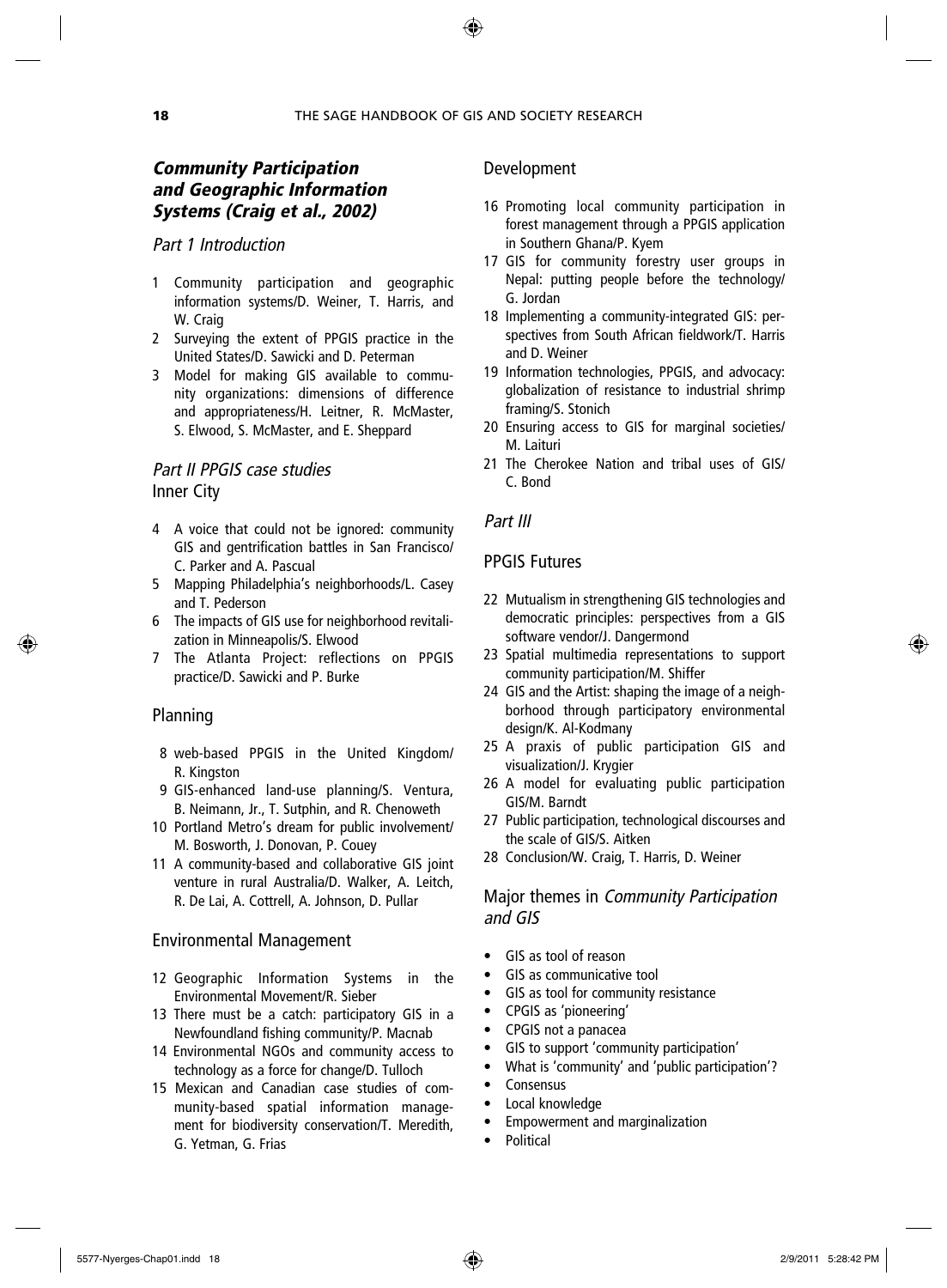Access to geographic information and participatory processes special issue of the *Urban-Regional Information Systems Association Journal* (URISA, 2003)

Part  $I$  – Workshop on access to geographic information and participatory approaches in using geographic information

- Toward a framework for research on geographic information-supported participatory decisionmaking
- In search of rigorous models for policy-oriented research: a behavioral approach to spatial data sharing
- Cultural and institutional conditions for using geographic information; access and participation
- A new era of accessibility?
- World status of national spatial data clearinghouses
- Access to geographic information: a European perspective
- The future of participatory approaches using geographic information: developing a research agenda for the twenty-first century
- Transparency considerations for PPGIS research and development

Part II – Workshop on access to geographic information and participatory approaches in using geographic information

- Public participation GIS and local political context: propositions and research
- **Directions**
- The issue of access: an assessment quide for evaluating public participation
- Geographic information science case studies
- Reflections on PPGIS: A view from the trenches
- Geographic information and public participation: research proposal from a French perspective
- Digital participation and access to geographic information: a case study of local government in the United Kingdom
- The intersection of data access and public participation: impacting GIS users' success?
- Community-integrated GIS for land reform in South Africa
- A framework for the use of geographic information in participatory community planning and development

# *Special issue on GIS and Social Science in Cartographica (Schuurman and Kwan, 2004)*

# *SPECIAL ISSUE: GIS AND SOCIAL SCIENCE: NEW RULES OF ENGAGEMENT*

- Taking a walk on the social side of GIS
- The utopian potential of GIS
- The third domain: the spread and use of GIS within social science
- Rewiring for a GIS
- GIS and geographic governance: reconstruction the choropleth map
- Adapting to the Machine: Integrating GIS into Qualitative Research

# *UCGIS Research Agenda – chapter on GIS and society (McMaster and Usery, 2005)*

## *GIS and society*

- COLO-4 Study ethics of access, copyright, personal liability, and protection of intellectual property for spatial data and related products publishes, delivered or distributed electronically.
- MN-1 Institutional barriers to use of GIS in decision making
- OH-5 The social impacts of spatial information technologies
- WISC-5 The social impacts of spatial information technologies
- SDSU-4 Developing a critical social theory of GIS
- WVU-1 Representing multiple realities, new models of space

#### *GIS in decision making*

- CLRK-5 GIS and decision-making technique
- MN-1 Institutional barriers to use of GIS in decision making
- ORNL-5 Linkages between GIS research and business/government decision making
- WY-1 Decision support systems integrating spatial data with models, expert knowledge and graphical user interfaces are needed for effective and efficient management of natural resources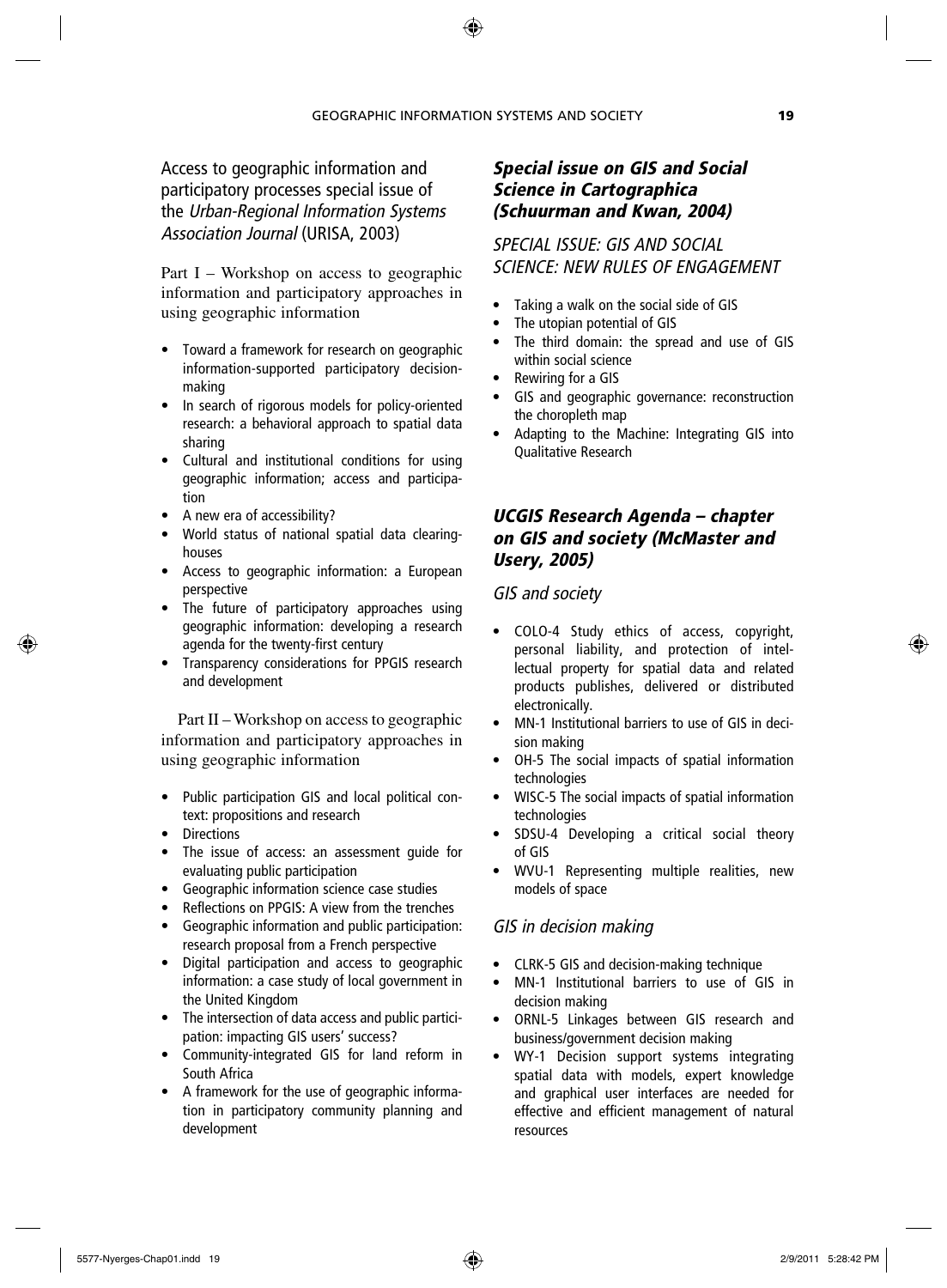#### *Participatory GIS*

- CLRK-3 Linking participatory approaches in institutional environments
- ME-4 Public forum GIS

# *Spatially Integrated Social Science*  (Goodchild and Janelle, 2004)

- Thinking spatially in the social sciences/Michael F. Goodchild and Donald G. Janelle
- Inferring the behavior of households from remotely sensed changes in land cover: current methods and future directions/Bruce Boucek and Emilio F. Moran
- Geovisualization of human activity patterns using 3D GIS: a time-geographic approach/Mei-Po Kwan and Jiyeong Lee
- Agent-based modeling: from individual residential choice to urban residential dynamics/Itzhak Benenson
- Too much of the wrong kind of data: implications for the practice of micro-scale spatial modeling/ David O'Sullivan

#### *Neighborhood-level analysis*

- Identifying ethnic neighborhoods with census data: group concentration and spatial clustering/ John R. Logan and Wenquan Zhang
- Spatial analyses of homicide with areal data/ Steven F. Messner and Luc Anselin
- Spatial (dis)advantage and homicide in Chicago neighborhoods/Robert J. Sampson and Jeffrey D. Morenoff
- Measuring spatial diffusion of shots fired activity across city neighborhoods/Jacqueline Cohen and George Tita
- The spatial structure of urban political discussion networks/Munroe Eagles, Paul Bélanger, and Hugh W. Calkins

#### *Region-level analysis*

• Mapping social exclusion and inclusion in developing countries: spatial patterns of Sào Paulo in the 1990s/Gilberto Camara, Aldaiza Sposati, Dirce Koga, Antonio Miguel Monteiro, Frederico Roman Ramos, Eduardo Camargo, and Suzana Druck Fuks

- Business location and spatial externalities: tying concepts to measures/Stuart H Sweeney and Edward J. Feser
- Updating spatial perspectives and analytical frameworks in urban research/Qing Shen
- Spatial analysis of regional income inequality/ Sergio J. Rey
- Shaping policy decisions with spatial analysis/ Ted K. Bradshaw and Brian Muller
- Geographical approaches for reconstructing past human behavior from prehistoric roadways/John Kantner

## *Multi-scale spatial perspectives*

- Time, space, and archaeological landscapes: establishing connections in the first millennium BC/Patrick Daly and Gary Lock
- Spatial perspectives in public health/Anthony C. Gatrell and Janette E. Rigby
- The role of spatial analysis in demographic research/John R. Weeks
- Spatial interaction models of international telecommunication flows/Jean-Michel Guldmann
- Planning scenario visualization and assessment: a cellular automata based integrated spatial decision support system/Roger White, Bas Straatman, and Guy Engelen

## *URISA 2005 PPGIS Conference topics (URISA, 2005) http://www.urisa.org/ PPGIS/ppgis.htm*

#### *Critical GIS*

- Gender, race, class diversity of information use
- Types of power influencing information creation and use
- Access to information and implications for outcomes
- Subjectivity/positionality of information producers and users
- Correspondence of world, database, map database representation as validity
- Types of democracy and implications for public involvement
- Social/environmental justice
- Critical perspectives on cartography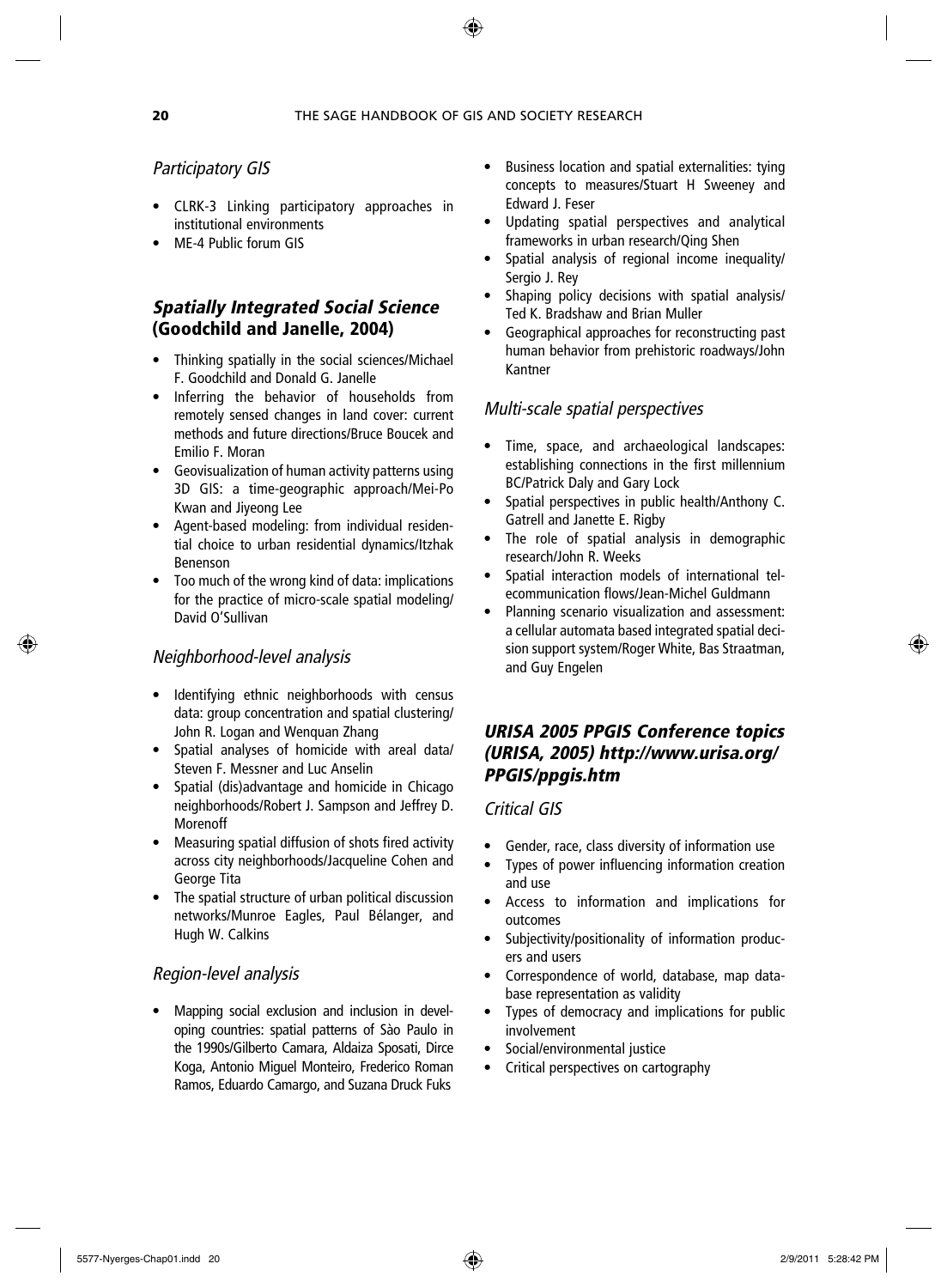## *Practice, monitoring and evaluation of GIS use*

- Case studies illustrating a successful implementation of GIS
- Participatory use of GIS by stakeholder groups
- Use of GIS in specific sectors (e.g. social service provision and policy, health services, urban planning, environment, transit and disability)
- Developments of applications to analyze and model data, collect and display information, inform and educate the public and advocate for policy change.
- Techniques (cartographic designs, visualization methods, computational and analytical methods) (probably belongs in GIScience below)
- Integration of GIS and other technologies (e.g., Internet, GPS and simulation software)
- Educational, social, political and economic barriers to access and exemplary ways communities have overcome these barriers
- Techniques and measures for the evaluation of GIS

#### *GIScience*

- Ontology and scale in GIS for social science applications
- Implications of map-based representations of information for community groups
- The nature of GIS knowledge (e.g., local versus expert knowledge, transforming data into knowledge)
- Politics and power relationships resulting from the use of GIS for decision making
- Ethical issues in GIS
- GIS as used for surveillance and corporate control
- Models of economic, organizational, legal and/ or technological issues that increase and equalize access to GIS tools for diverse segments of society
- Data models that reflect the sanctity and values of local cultures
- Impacts on communities of differential access to hardware, software, data and expertise in GIS production and use
- Role of GIS in meeting the information needs of community groups
- Role of spatial analyses in understanding/marginalizing communities
- Virtual communities and physical communities in PPGIS
- Quality control for research
- Modeling participatory processes

#### *Data issues*

- Encryption, confidentiality, and privacy of spatial data
- Legal issues and information ownership
- Data sources, quality and accuracy
- Public information dissemination, sharing and access
- Data models that reflect values of the local culture
- Libraries as spatial data (including metadata) providers and educators

#### *Organizations and institutions*

- Role of public and private sectors in social use of GIS
- Education and learning structures for social use of GIS
- Funding structures and sources
- Sustaining PPGIS securing funding after seed grants end, training and retaining staff, data maintenance and so on
- Emergence of technical assistance/data provision infrastructure
- Economics of GIScience/systems